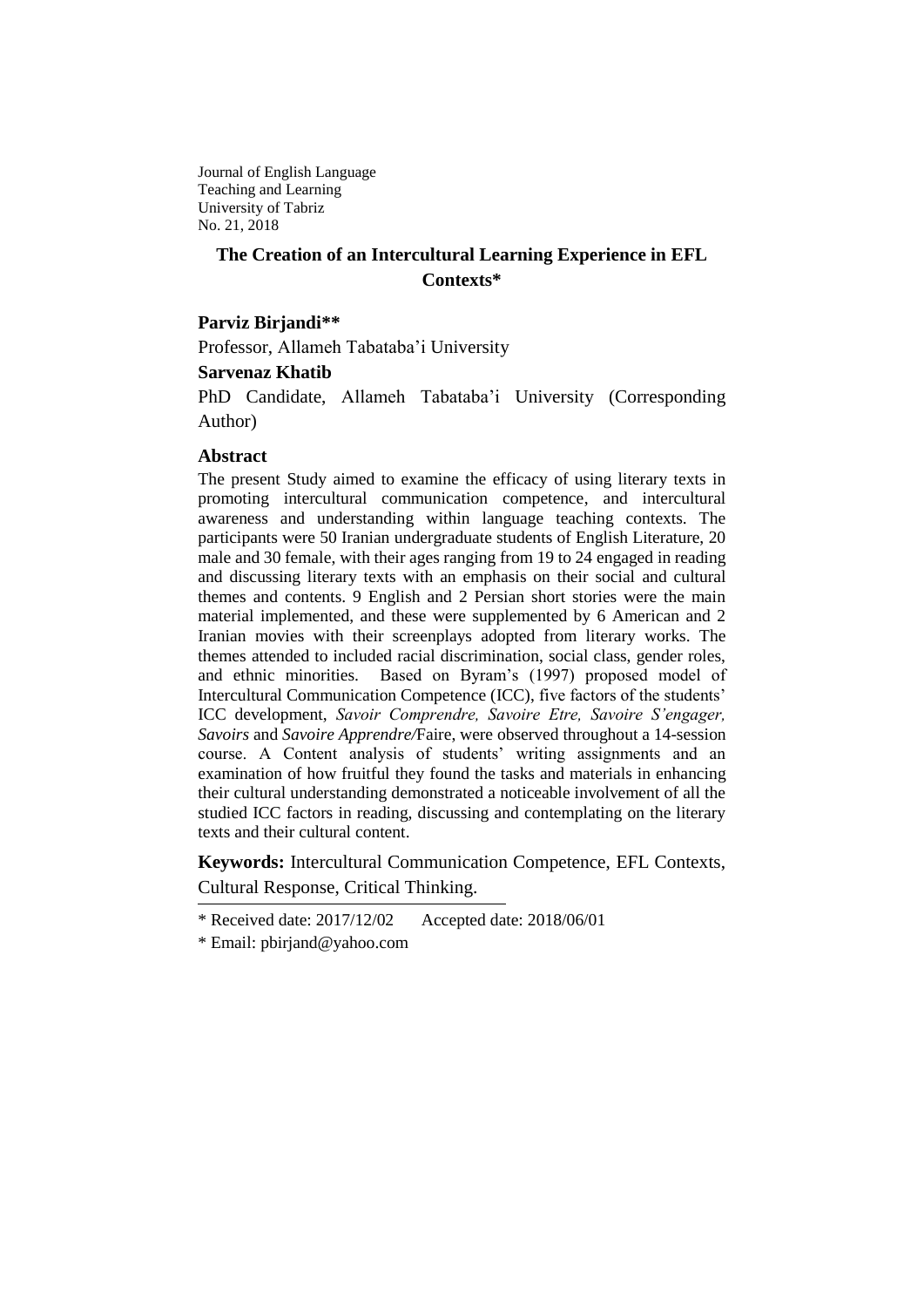#### **Introduction**

The world we are living in is witness to conspicuous ever-increasing change of status and expectations. People can no longer be solely citizens of their native lands, detached from the contemporary heat of global connections and relations. The at times bewildering realm of research on globalisation incorporates focus on the ensuing bearings of this contemporary phenomenon on different branches such as economics, politics, nationality and national identity, education and alike. The interplay of numerous defining parameters and influences in the formation and function of globalisation has turned it into a rather complex concept to grasp.

The situation gets even more aggravated when issues like language and culture, the two potentially multifaceted subjects, are invited into the close scrutiny of study and examination in the context of global relations. As pointed out by Saxena and Omoniyi (2010), there is a multiplicity of interpretations of what globalisation is, and there lies increased complexity in varying analyses and expectations of it in interdisciplinary fields linked to language, for example. However, they view language as an integral aspect of the realisation and growth of globalisation and its underlying processes. In such a context, the necessity of communication between people who speak different languages and who have undergone varying cultural upbringings seems inevitable. This interlingual and intercultural connection is by no means a new occurrence in the international relations of countries, but the conditions of our time has posed requirements for relations of this nature on individuals living in different linguistic and cultural contexts as well.

With the concept of 'international communication' receiving substantial attention and reception in different aspects related to human life and activities, there has been a special concentration focused on the issue in the realm of education, as well. This is the foremost reason why technical terms such as 'intercultural', 'cross-cultural' or 'multiculteral' have been highlighted in recent research in the field of education, and studies focusing on these issues have gained the spotlight in the relevant literature (Desai, 1997; Utley, 2004; Aguilar, 2008; Belz, 2009; Mertins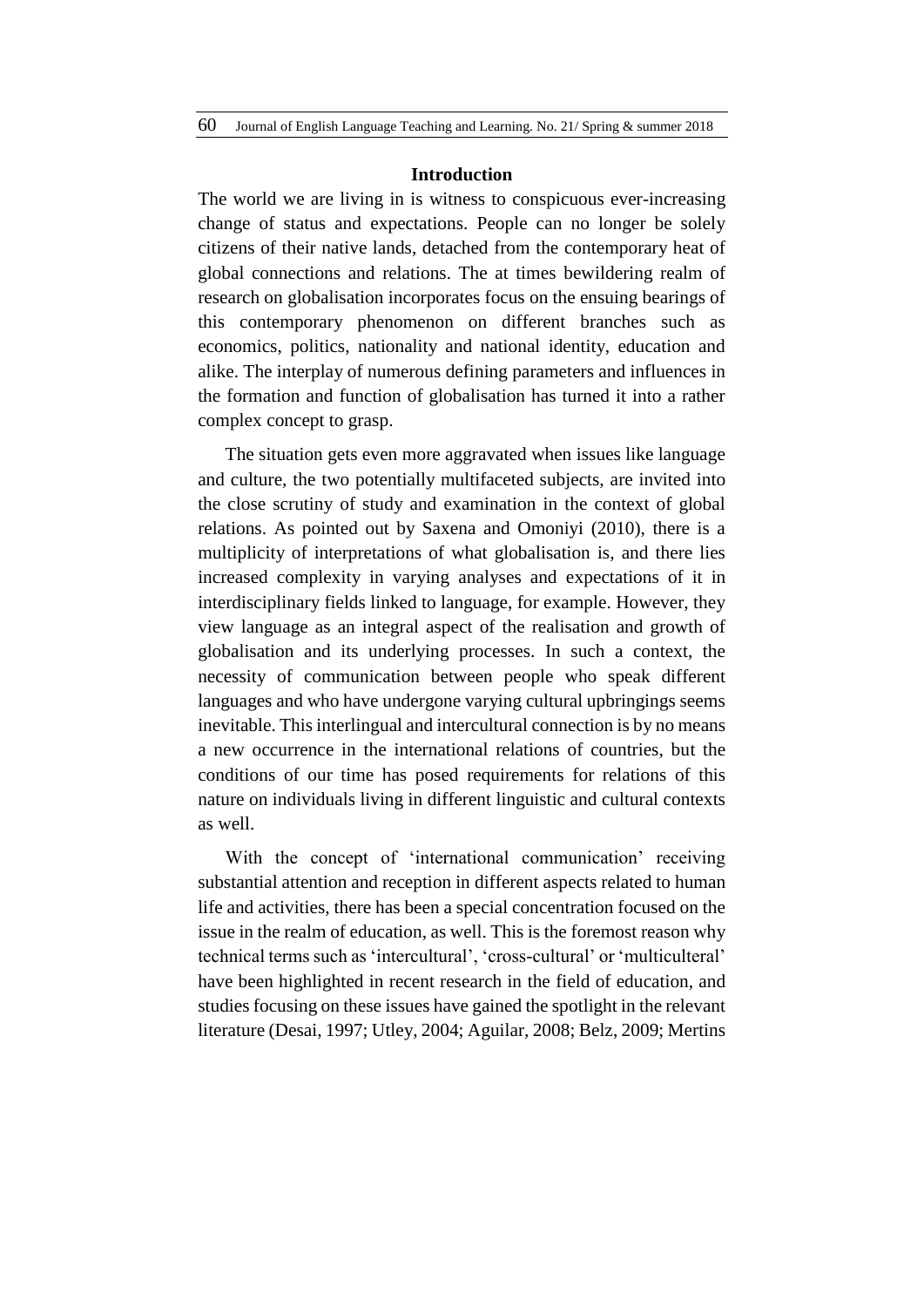and Baus; 2010). Any educational context can be viewed as an arena for cultural analyses, negotiation and observation as these situations are in essence microcosms of larger societies in which participants are inevitably in contact with intercultural communications of one type or another. Language teaching/learning contexts have by no means been an exception to being affected and influenced by this new wave of attention to culture and cultural educational practices, while, at the same time, phenomena like globalisation or internationalisation have attributed particular significance to foreign language teaching industry.

# **Review of the Literature**

Since its inception as an independent field of study, ELT has long been host to numerous theoretical perspectives and practices, each bringing a new aspect to the forefront of what is expected to be gained from a language teaching/learning experience. Amidst the versatility in different trends in language teaching practices, the advent of communicative language teaching approach in the late 1960s promised a more practical and applicable kind of success to those who were critical of the limitations of earlier theories of language teaching and created a stepping-stone to a paradigm shift (Jacobs and Farrell, 2003).

Nevertheless, despite the still popular status of various versions of communicative language teaching approaches to language teaching, language educators with interest in the teaching of culture have criticised CLT for dismissing the integral role of cultural awareness in the learning of a foreign language. They deem that for any language teaching/learning practice to be optimum, a cultural dimension needs to compliment teachers' focus on other aspects of teaching a language and language syllabi. That is why studies on the integration of culture into language teaching pedagogies have proliferated, and numerous suggestions for its implementation have been proposed by educators and researchers in recent years (Levine and Adelman, 1982; Byram, 1991; Byram and Morgan, 1994; Byram, 1997; Corbett, 2003; Liddicoat and Scarino, 2013). These scholars are in unanimous agreement that there is an underlying interconnection between language and culture and that this tight link cannot and should not be overlooked in observing processes involved in learning and teaching a language.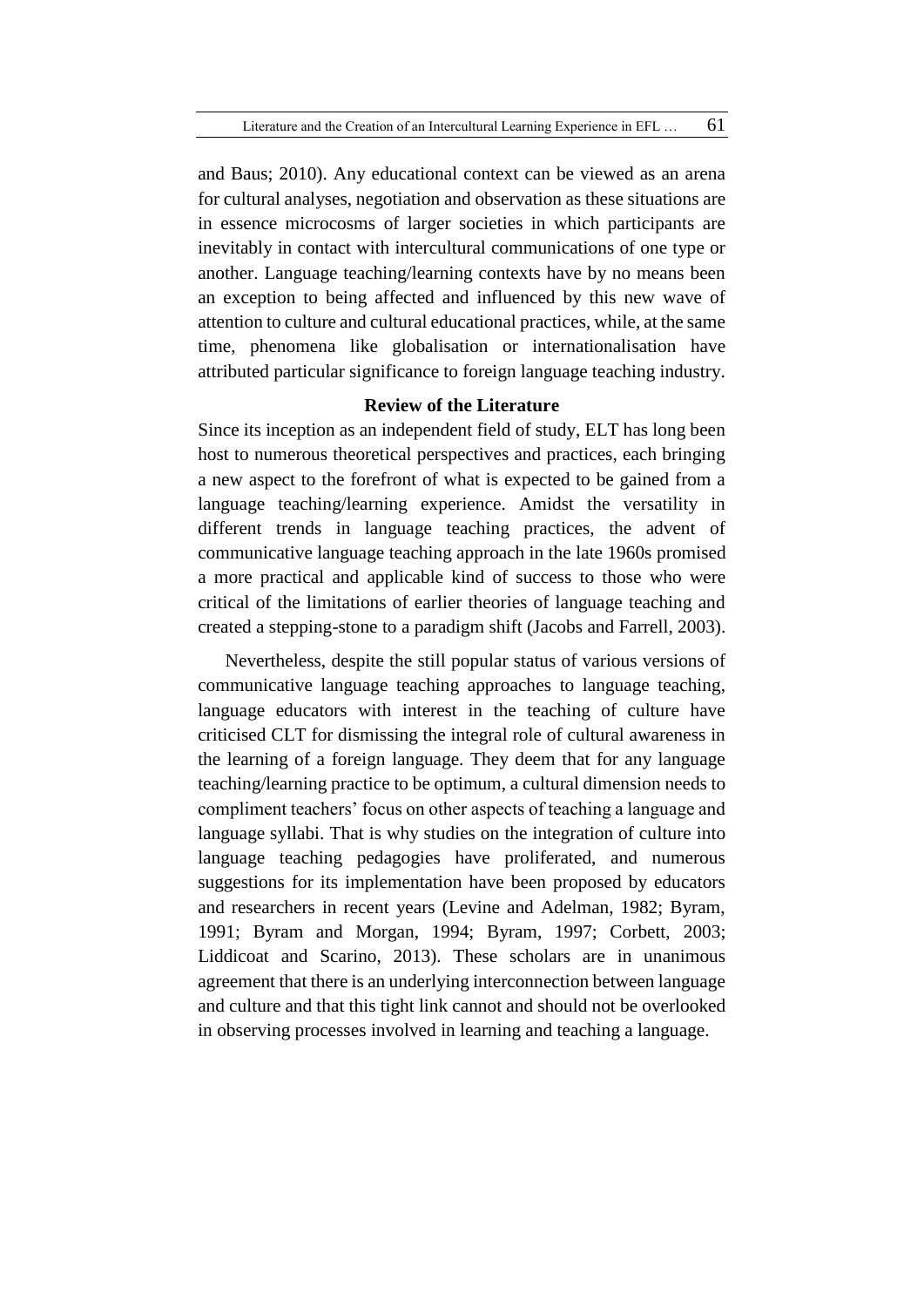Foreign language teaching, as an aspect of general education, has long been dominated by pre-defined objectives both on the part of policy makers and teachers, and language learners who enter the context of learning. Although these policies have been reshaped or modified by demands of each period they were implemented in and the evolving nature of ruling theories of the day, the core principle of the policies has remained the enhancement of knowledge of a particular language and mastery of its grammatical system and functions. Byram(1994) believes that 'Understanding the target culture *is* appreciated in these approaches but generally only as a support to linguistic proficiency' (p. 7).

However, many scholars view culture at the heart of any kind of social conduct. They hold that in gearing communication, people refer to a repertoire of knowledge about the world, implanted in them through the social context and culture in which they have grown and developed as individuals (Byram, 2008; Holliday, Hyde and Kullman, 2010; Piller, 2012). The experience of people in particular cultural ambiences give them direction and perspective in what to say, how to say it and what to expect in communicational events. Kramsch (1998), for instance, maintains that 'language expresses cultural reality'. She believes that social conventions and norms are adapted in discourse communities that language users find themselves as members of, and the shared historical dimensions of culture, as well as the idiosyncratic experiences, interpretations and inferences lead forward the use of language. Language use shapes and reshapes cultural notions at the same time.

Thus, in communication with a person from another culture through a foreign language one needs to have awareness about cultural/intercultural dimensions and characteristics of the communicative act in order to be able to have a reasonably successful interpretation of the interaction occurring.

## **Purpose of the Study**

If we agree that one of the most practical advantages of learning a language is to attend intercultural and international experiences and encounters, then it seems that an intercultural dimension to language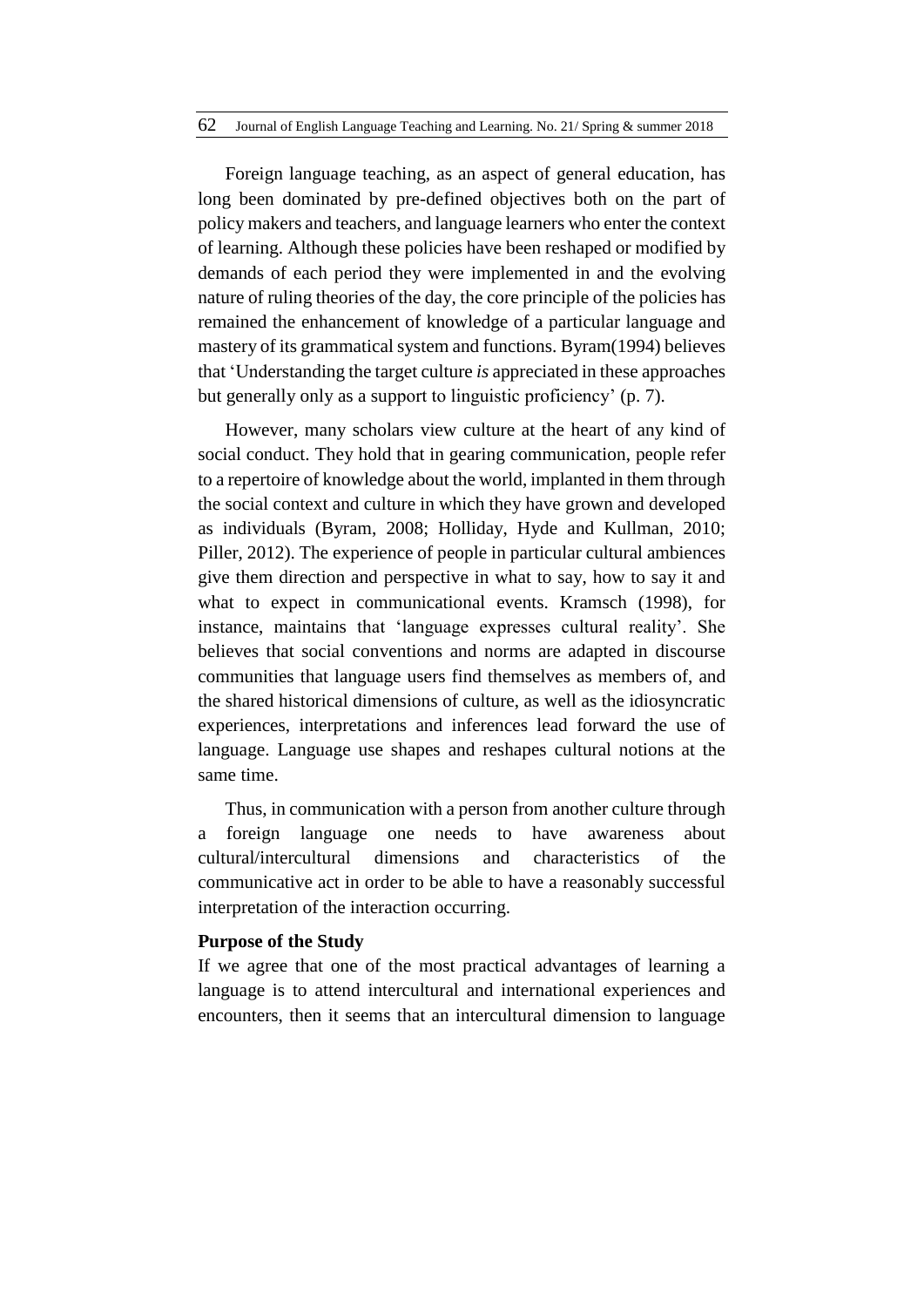teaching/learning needs to be granted with an indispensable platform in such educational contexts. Secru (2005) affirms that: 'The objective of language learning is no longer defined in terms of acquisition of communicative competence in a foreign language. Teachers are now required to teach intercultural communicative competence'. (p. 2).

Although the role of culture in language teaching programmes is viewed by many scholars as admittedly bold, methodologies for implementing it in language teaching/learning contexts appear not to be so easily applied, and complexities both in interpretation of culture and its introduction in the classroom seem to have perplexed some practitioners. As stated by Ghanem (2015) culture is a rather broad and difficult concept to define and deciding on what aspects of it to include in language classes adds to the complex task a language educator is faced with if he/she wishes to promote cultural understanding and awareness in his/her students.

Byram (1997) clarifies that, in promoting intercultural communicative competence, we realise that a meaningful exchange of information can only be actualised when conversational parties are concerned not only with the production and comprehension of the ongoing flaw of messages, but are inclined to think about the ways in which what they produce can be understood and grasped by the addressee from another culture and take into account the perspectives and viewpoints of the other while trying to decipher the received messages. It seems only predictable then, that the individual and social experiences of people in interaction, as well as the cultural backgrounds they come from obstruct the prescription of a generalised methodology or syllabus for preparing language learners to participate in intercultural encounters and interactions.

Different techniques and activities have been suggested by scholars and practitioners as effective for expanding intercultural communicative competence. However, the procedures in this study were selected and run based on Byram's (1997) proposed model for intercultural communicative competence. The rudiment of Byram's (1997) view of intercultural communicative competence (ICC) is that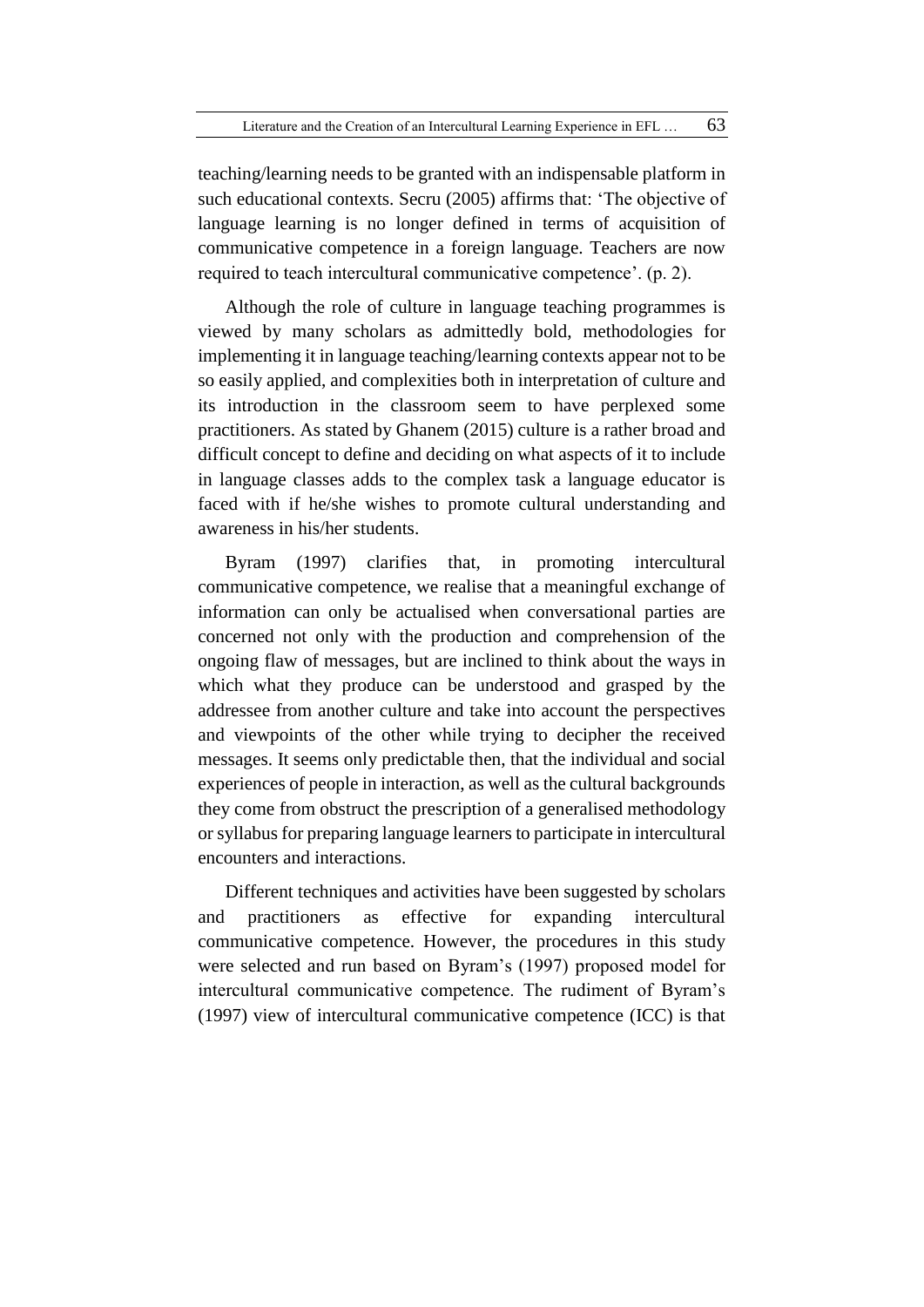an interaction can be regarded as successful when it possesses two core qualities: an effective exchange of information and a mutual establishment of human relationship, the latter being intercepted if the interlocutors lack the required skills and knowledge of an intercultural experience. Based on such an interpretation of ICC, he classifies factors involved and influential in intercultural communication into five main categories:

- (a)skills: interpret and relate (*savoir comprendre)*
- (b)knowledge: of self and other; of interaction: Individual and societal (*savoirs)*
- (c)education: political education; critical cultural awareness (*savoir s'engager*)
- (d)attitudes: relativising self; valuing other (*savoir etre*), and
- (e)skills: discover and/or interact (*savoir apprendre/faire*)

Byram (1997) asserts that all factors involved in his framework of ICC can be developed and enhanced through different types of experience and education, within classrooms or in processes of fieldwork, for example. This study aimed to assimilate cultural teaching/learning into a language teaching context, and observe the practicality and efficacy of reading literary texts in the promotion or enhancement of ICC in EFL learners.

## **Method**

## **Participants**

20 Male and 30 Female Iranian EFL learners comprised the participants of this study. These were undergraduate students of English literature at Allameh Tabataba'i University, Tehran-Iran. Their ages ranged from 19 to 24 and they were in their third academic semester. The course in which this study was implemented was Oral Reproduction of Short Stories, and it was their first academic encounter with English literary texts. As the course concentrated mainly on reading and discussing English literary texts, these participants' level of English proficiency guaranteed a sufficient understanding of the texts, and allowed them to take part in the post-reading class discussions, to carry out group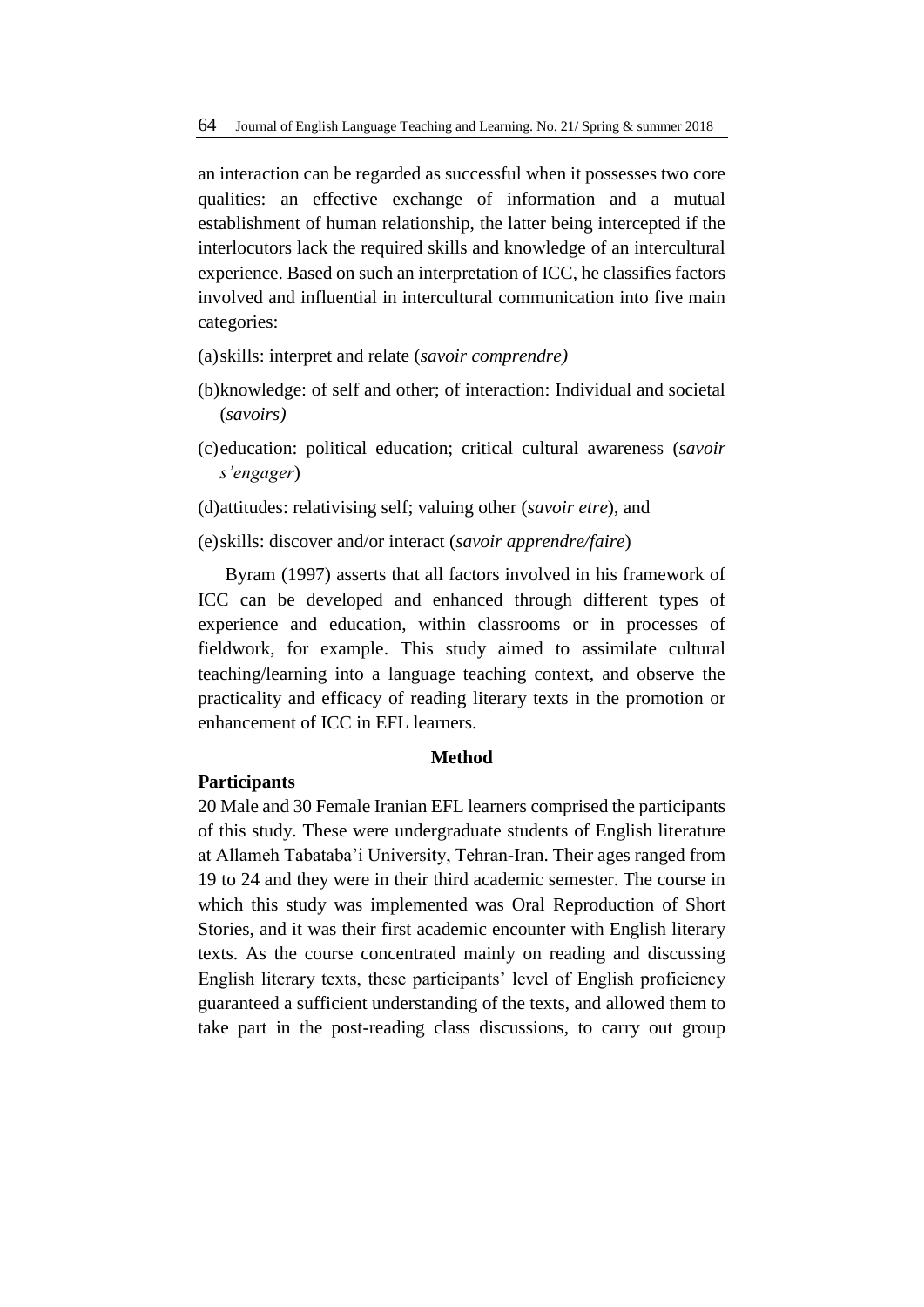presentations and to express and exchange opinions and ideas about literary and cultural themes and beliefs. Their language competence was also important for their completing written assignments, writing storylines, watching movies in English and searching for news articles.

In addition, although intercultural teaching and learning can be exercised with various age groups, some scholars such as Melde (1987) hold that these practices can be most fruitful among participants who have reached psychological and moral development needed for attaining attitudes of otherness. According to Kohlberg's (1981) categorisation of stages in moral reasoning and moral development goes hand in hand with cognitive and emotional development, incrementally enabling one to see other people's perspectives and to think about alternatives to conventions and practices. These students aged from 19 to 24 and according to Piaget's theory of stages of cognitive development (Woolfolk, Winnie and Perry, 2003), they had all passed through their formal operational stage of cognitive development, enabling them to tackle with abstract phenomena. Moreover, it is believed that from this stage onward individuals develop concerns about social issues and matters related to identity. Therefore, as criteria of assessment were based on the framework proposed by Byram (1997) who presupposes a higher-level cognitive development for the absorption of abstract concepts and notions, the selected participants were believed to be an appropriate target, equipped with necessary cognitive and analytical capacities to pursue the course and its requirements.

## **Instrumentation/Data Collection**

## *Literary Texts*

This study concentrated on the themes of racial segregation, gender discrimination, social class and social inequality, and ethnic minorities. Based on these social/cultural themes, 9 English short stories as well as 2 Persian ones maneuvering on the themes of interest were selected to be read and discussed by the participants. The final selection was the result of piloting the study for two semesters and experimenting with different literary texts before the experiment started. These stories illustrated asymmetries in the possession and distribution of power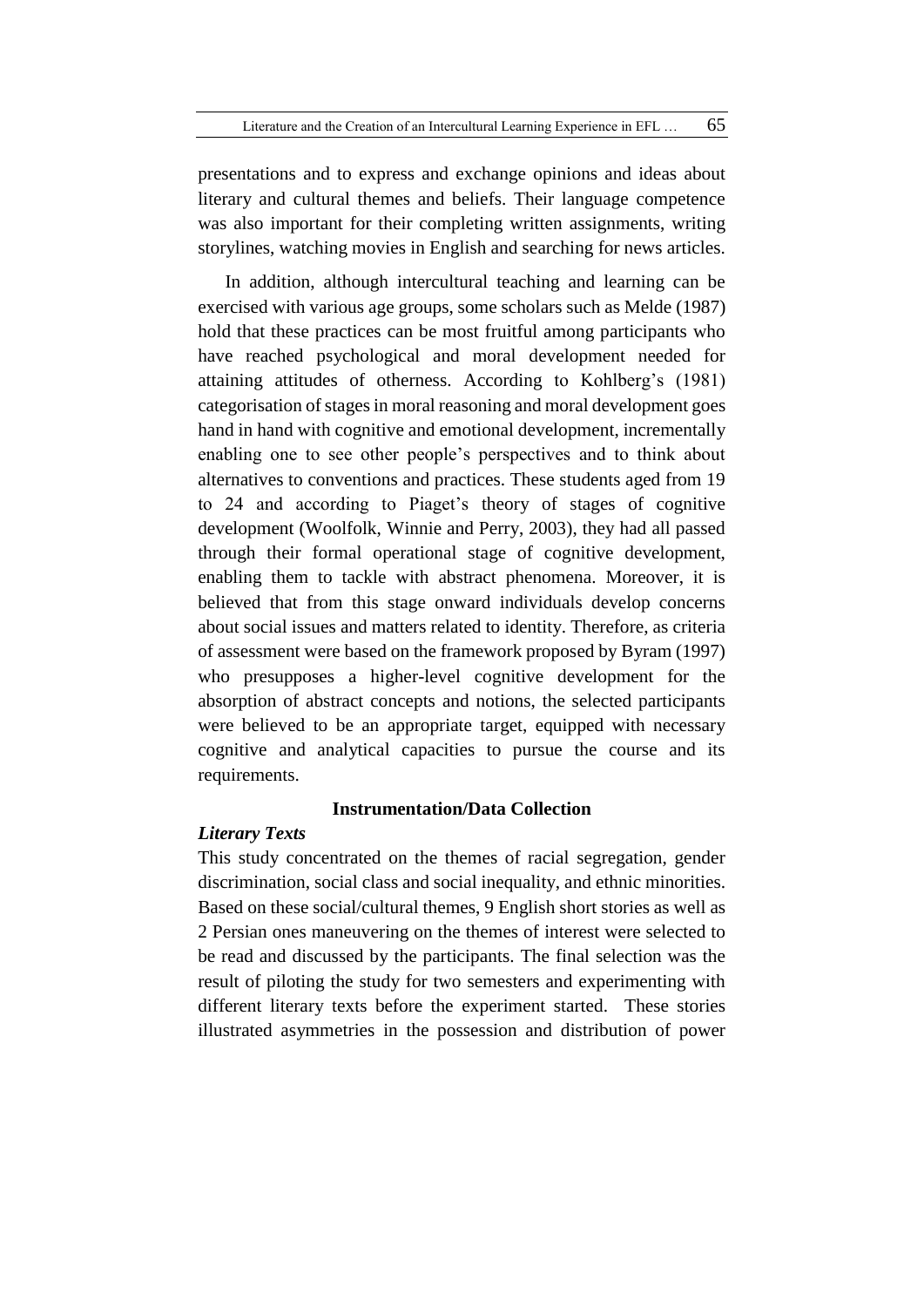among different social and cultural groups, inequalities in social roles and reactions or silence in response to status quo. The selection criteria of these literary texts were their attractiveness, their potential for creating an atmosphere of interaction and engagement with the themes, characters and plots, their success in inviting students to take part in post-reading class discussions about the stories, and the possibility of drawing a multiplicity of opinions and viewpoints.

Supplementing the aforementioned themes dealt with in the short stories 6 English poems were assigned to be read by the students with the aim of furthering thought provoking processes and class discussions.

#### *Movies*

Many influential literary works containing the themes of interest to the researcher were written in genres of novel or drama, and owing to restrictions of time they could not be read and discussed during this course. However, there are movies based on adaptations of these works, and implementing them in the syllabus opened up the opportunity to let the participants both get familiar with these important works of literature related to the themes involved, and gain a visual experience of social and cultural issues discussed after the reading of the literary texts. These movies, 6 American and 2 Iranian, were selected based on the relatedness of the major themes they included and their visual attractiveness and cinematic allure. (Appendix 1)

#### *Questionnaires*

## **Questionnaire 1**

The primary goal of this study was to assess the development of intercultural communication competence in EFL learners through the use of literary texts. Critical cultural awareness is one of the key components in Byram's (1997) model of ICC, named by him as *savoir s'engeger*. The objectives of promoting this element of cultural understanding is to educate learners in using analytical approaches in understanding different ideological perspectives and values, and to raise in them the awareness to set criteria of evaluation and observation when confronted with social and cultural events, documents and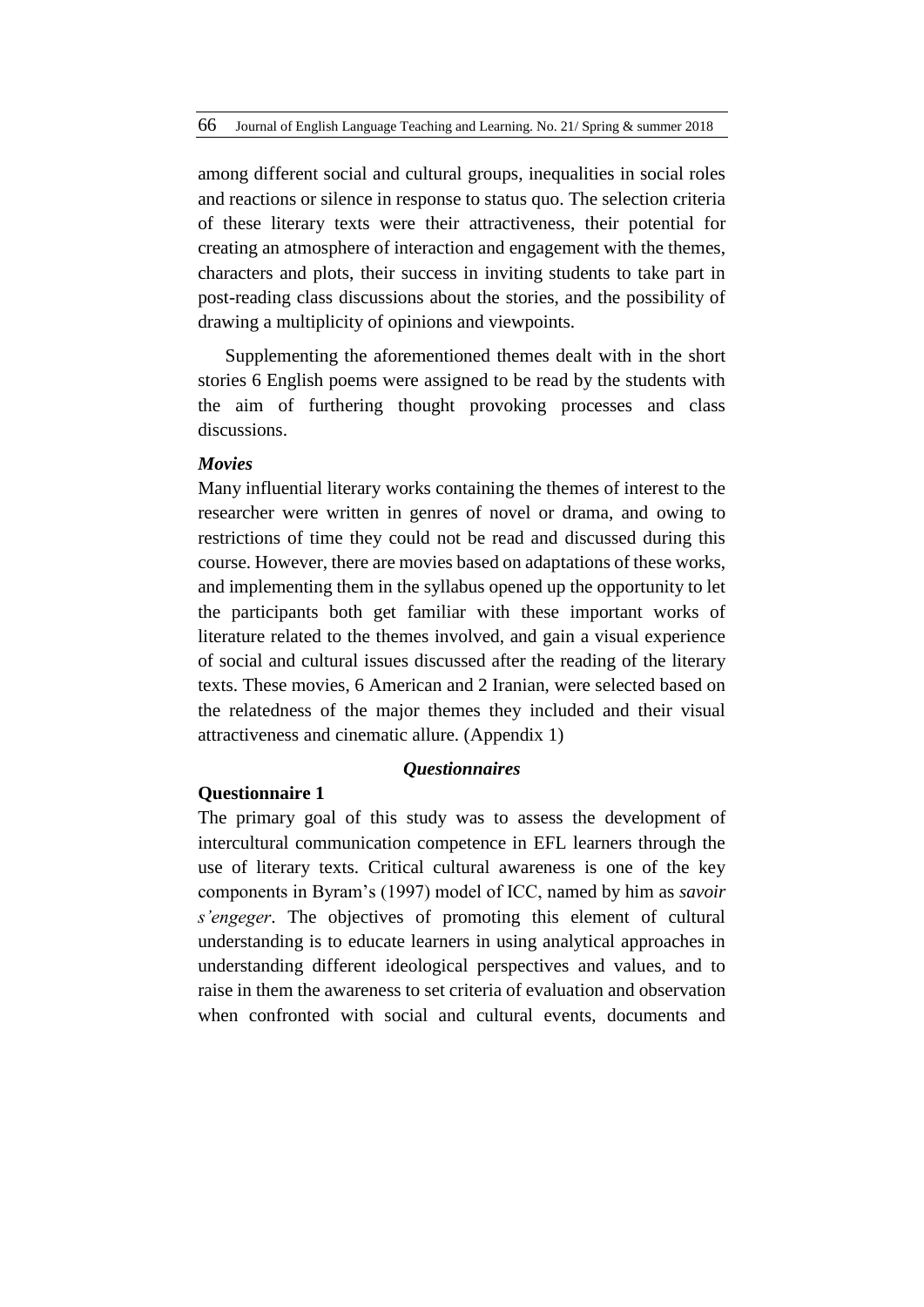phenomena. Therefore, it was believed by the researcher that one needs growth in critical thinking abilities and tendencies in general, in order to complement their performance regarding their critical cultural awareness as the two share many essential subcomponents. With this justification, the critical thinking questionnaire designed by Honey (2000) was used both prior to the commencement of the course and after the completion of it in order to examine the probable changes in critical thinking tendencies of the participants as the result of practices during the course. This self-assessment questionnaire contains 30 items and it is claimed to assess critical thinking abilities of individuals based on the strategies and reasoning they use in dealing with various situations. The respondents were asked to rate each statement on a 5-point Likert scale scored as follows: 1. Never; 2. Rarely; 3. Sometimes; 4. Often and 5. Always.

## **Questionnaire 2**

In the model proposed by Byram (1997), there are five defining factors in intercultural communication. While the engagement and enhancement of all these savoirs was aimed to be observed qualitatively, after delving into literature and consulting three scholars, the researcher designed a questionnaire, aiming to elicit information about the intercultural attitudinal factor in the participants (*savoir etre*). Byram (1997) elaborates on the objectives of working on the component of Attitude in his model and points out to five objectives:

- (a)willingness to seek out or take up opportunities to engage with otherness in a relationship of equality, distinct from seeking out the exotic or the profitable;
- (b) interest in discovering other perspectives on interpretation of familiar and unfamiliar phenomena both in one's own and in other cultures and cultural practices;
- (c)willingness to question the values and presuppositions in cultural practices and products in one's own environment;
- (d) readiness to experience the different stages of adaptation to and interaction with another culture during a period of residence, and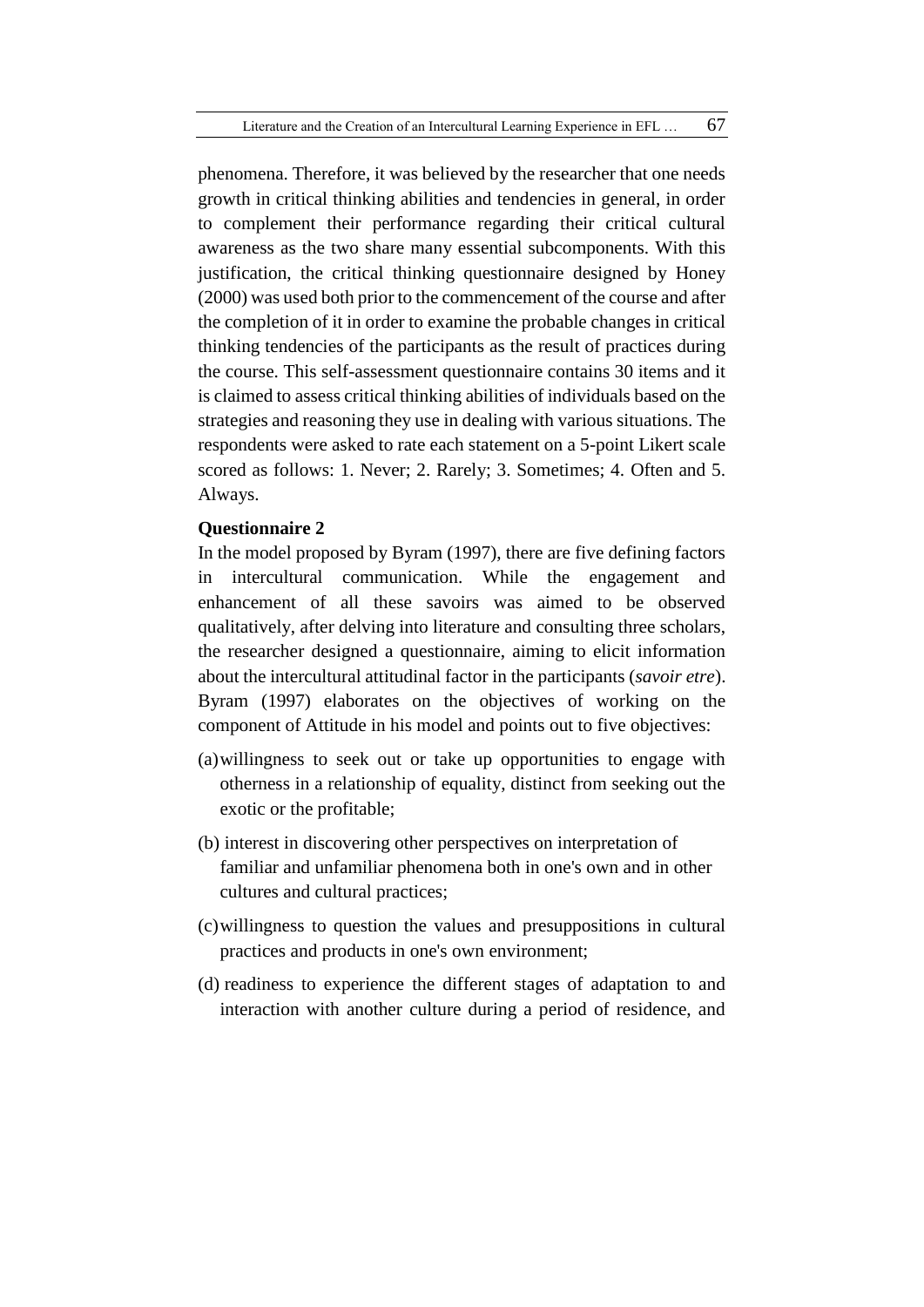readiness to engage with the conventions and rites of verbal and nonverbal communication and interaction (pp. 57-58).

The last two objectives could not be assessed in the context that was researched since an EFL context does not allow regular direct interaction and communication with other cultures. Hence, based on the first three objectives of promoting intercultural attitudes, the researcher designed a 20-item self-report multi-item questionnaire, focusing on respondents' interest and curiosity in understanding cultural phenomena in their own as well as other cultures, and their openness in questioning conventional and normal manners of interpreting social and cultural matters related to their own and other cultures. The participants were asked to rate each statement on a 5-point Likert Scale scored as follows: 1. Strongly Disagree; 2. Disagree; 3. Undetermined; 4. Agree and 5. Strongly Agree. The initial version of the questionnaire was twice piloted prior to the beginning of the experiment and the collected data and feedback were used in the development of the final version, the reliability of which was calculated as 0.72.

## **Methodology**

This study explored the influence of implementing literary texts in EFL contexts for achieving the goal of intercultural teaching and learning. Although the focal focus of the classroom in which the experiment was carried out was not the advancement of English language proficiency, the students were nonetheless regarded as language learners, taking part in the higher-level activity of reading and responding to literary texts in English. The central premise of the class was the creation of interaction, both of a personal nature with the literary texts, and of a social essence through group discussions of the texts among the participants.

The building blocks of the methodology implemented throughout the present study were individual reading and thinking, large group discussion of the texts and movies and exchanges of ideas and inferences, and small group research and projects. These stages were conformed to in all stages of the course and were applied to practices exercised for each theme.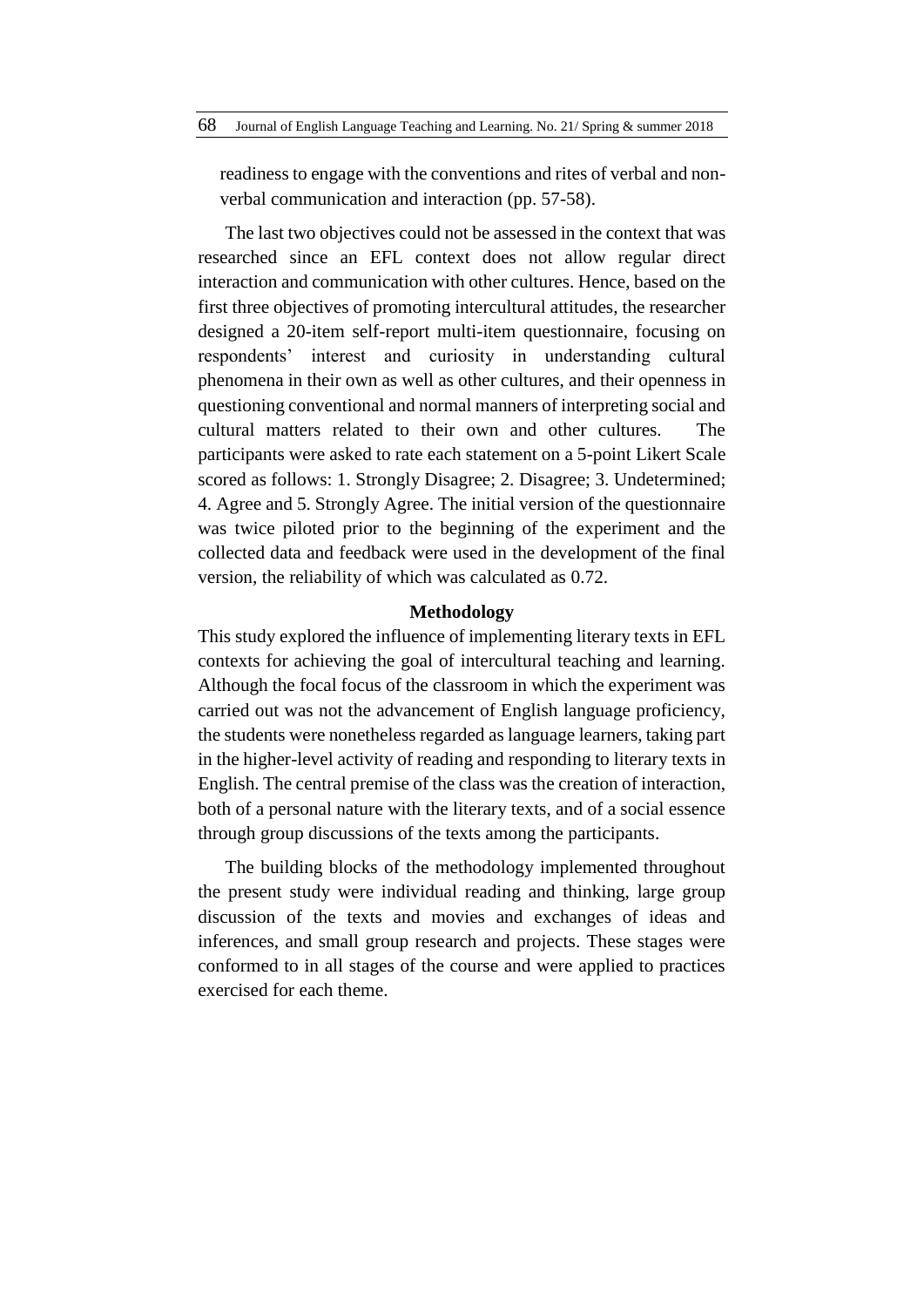This experiment was carried out through the course of fourteen sessions, and in order to maintain a focused, organised and elaborate concentration on social and cultural issues, four major themes were selected to be worked on during the study. These themes were racial segregation, gender discrimination, social inequality and ethnic minorities in the order of presentation.

The theme of racial segregation was worked on for four weeks, incorporating five poems, two English short stories, two movies and an introduction of historical facts and background of the issue. The theme of gender discrimination was focused on for three sessions covering discussions about two English and one Persian short stories, two movies, and a review of related social and historical events and movements related to this social phenomenon. Similarly, three sessions were dedicated to the theme of social inequality, with two English and one Persian short stories, one English poem, two movies and a lecture on social class and social equality included in the related syllabus. As for the last theme, that of ethnic minorities, four sessions were scheduled and three English short stories, two movies and a lecture on definition of minority groups in society were covered in these sessions.

The Attitude Questionnaire and the Critical Thinking Questionnaire were distributed amongst the students before the commencement of the experiment in order to later observe probable changes in these traits at the end of the course and when the intended experimentation was completed.

The students were asked to read the stories thoroughly, highlighting the extracts that seemed important or interesting to them. During the phase of reading the texts individually, each student had the chance to engage with the text on his/her own and in his/her preferred pace, being able to contemplate on different aspects of the story, its characters, events and cultural/social aspects before coming to the class.

For each story or movie a group volunteered for their presentation, and they were given guidance on what to include in their lectures, and were asked to prepare a multitude of questions based on which to propel the class discussions and exchanges of ideas and viewpoints. Moreover,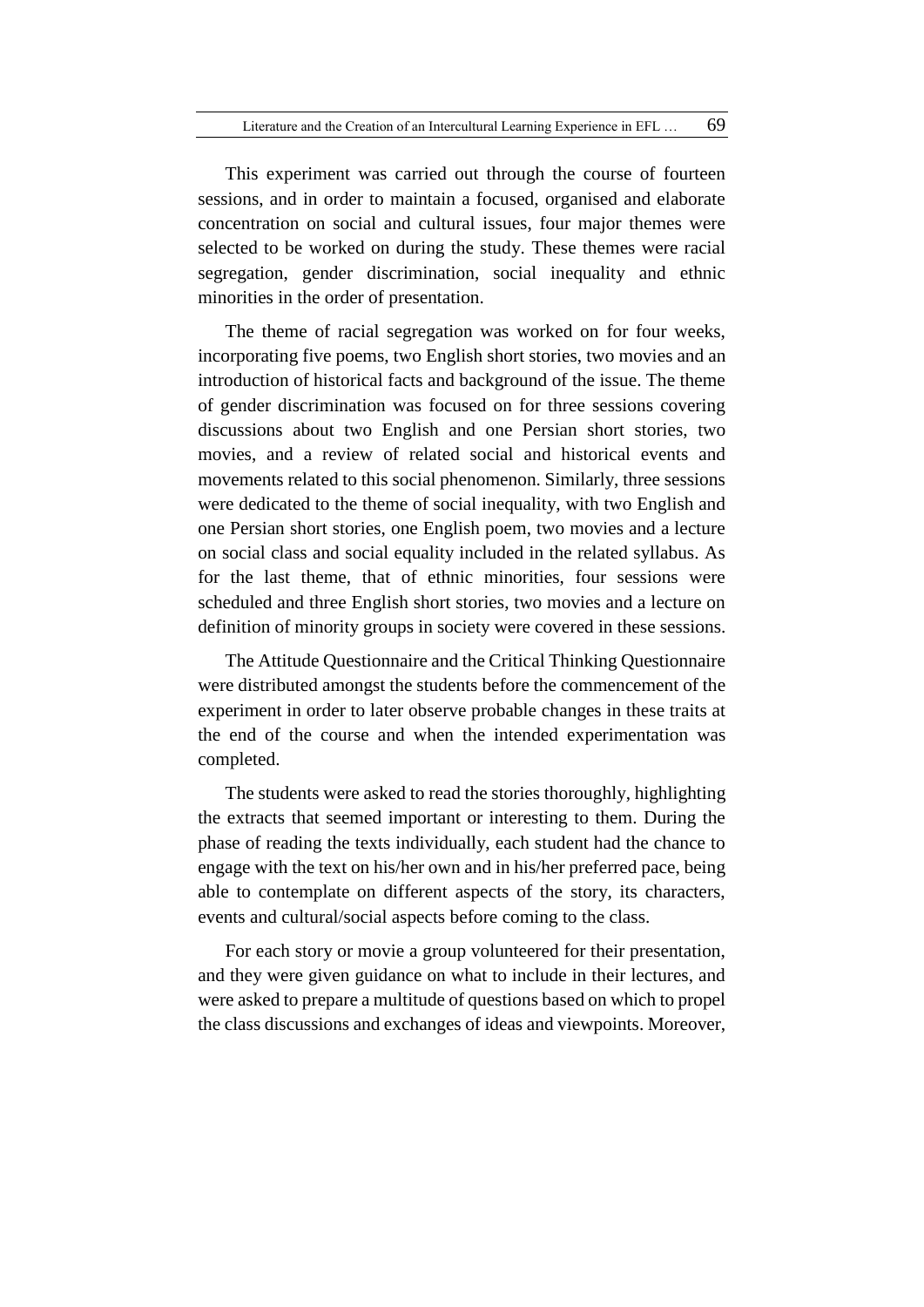they were to choose extracts of the story or scenes of the movie that were significant in establishing the themes of interest, but only to share their own ideas and the result of their research after having the students express their versatile opinions and understanding. Naturally, as the readers were of different social backgrounds and with different life experiences and ideologies, their analyses of a single work would have been personal and subjective. Hence, the students were asked to focus on the aesthetic mode of reading, in order to have a close and personal involvement and engagement with the text at hand.

In the classroom, the students were invited to participate in discussions about the story, and the teacher acted as a mediator in proceeding the exchanges of their versatile understandings and opinions about the stories. With each story or movie, the presenters as well as the teacher were in charge of asking questions related to the story, believed to help open the inter-student interaction as well as highlighting the desired cultural and social aspects of the story in question. Throughout these discussions, while the teacher refrained from expressing personal opinions and inferences, the rest of the class including the group presenting the stories/movies took part in voicing beliefs and understandings and reacting to the others' perspectives and stands.

The group responsible for the presentation of the story asked the students about the story's different characters, how they felt towards them, how they characterised them and whether they were likable characters in their opinion. Having elicited responses from the class, the group proceeded to ask the class about the main themes of the stories/movies, and the success and manner of their display in the story.

As held by Bredella and Delanoy (1996), elaborations on historical and social backgrounds of the context in which the work has been created prior to the reading of it, leads the students into moving towards a specified pre-determined direction in shaping an understanding of a text. They believe that this effect prevents the employment of critical skills by the readers, putting context in a more favourable status than the text itself. Therefore, provision of background information or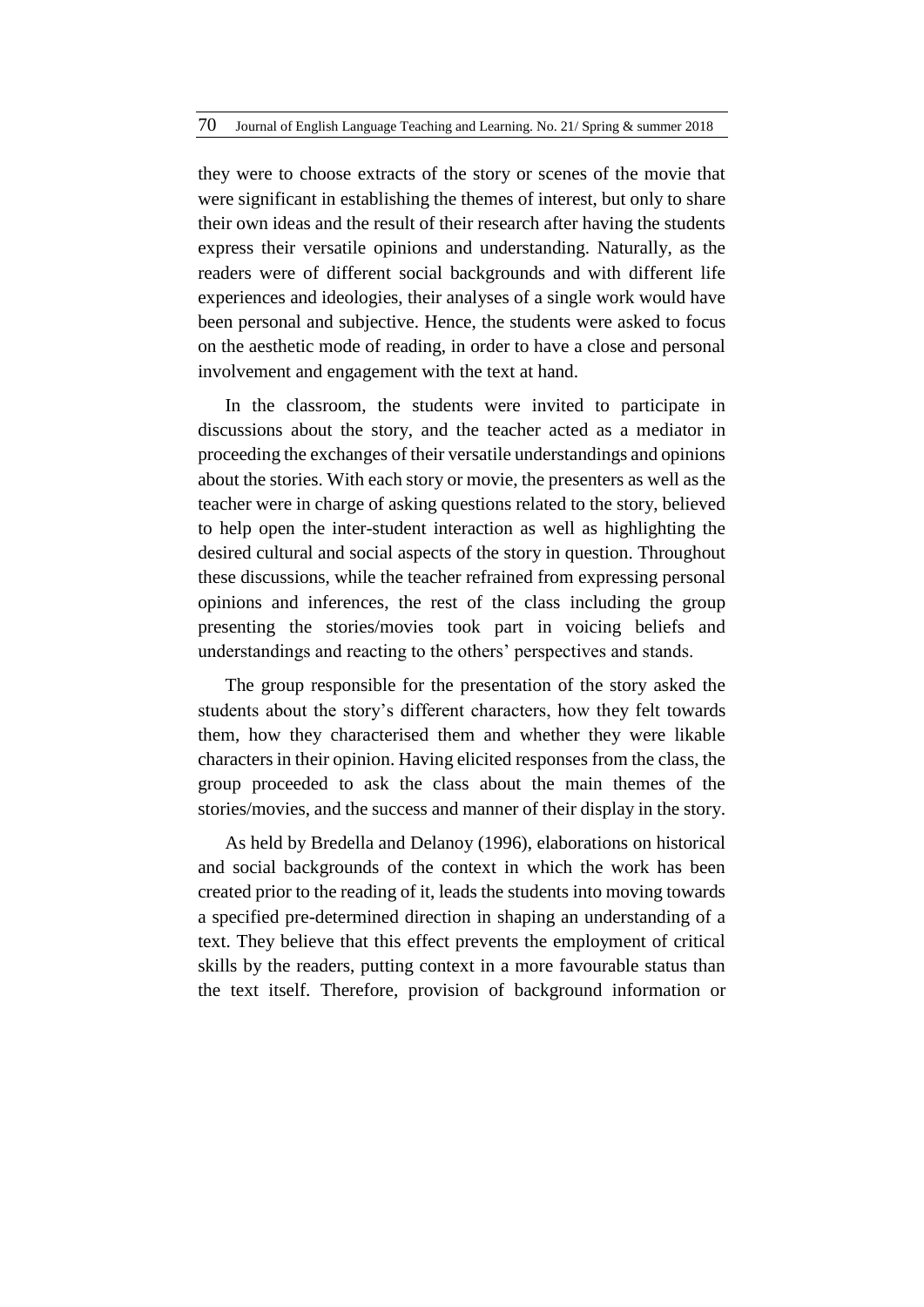explanation of the historical context related to the themes was postponed until after they read a story or watched a movie.

At the end of each session, the students were asked to work in small groups to prepare a small research project or fulfil an individual/group assignment related to the themes talked about during the class, and they were given a one-week deadline to hand in their projects. These assignments included:

An individual written assignment on

- the students' opinions about the stories and their success in developing the themes;
- whether they found the cultural/social theme familiar in their own cultural context, and if so how different or similar these phenomena were in their native culture and in the other cultural context

A group-work on

- finding a piece of news, national or international, on a real-life occurrence related to the themes discussed or an article in which these themes or examples of them where discussed, explained or commented on and later sharing these in the class with the teacher and the students;
- writing a storyline in which they were asked to develop the themes in a story in a way that they resembled characters, events and settings in their own local cultural/social context

By the end of the course, having completed the same stages for all four themes of interest, the instructor distributed the Attitude and Critical Thinking questionnaires once more, to observe patterns of change in them as complementing data to the content analysis of the students' writings for deciphering signs of ICC factors.

#### **Results**

As mentioned earlier, the study's objective was to check whether EFL learners' level of ICC can be enhanced through reading and discussing literary texts. To this aim, based on Byram's (1997) model of ICC, the components needed to be studied were determined. The analysis of the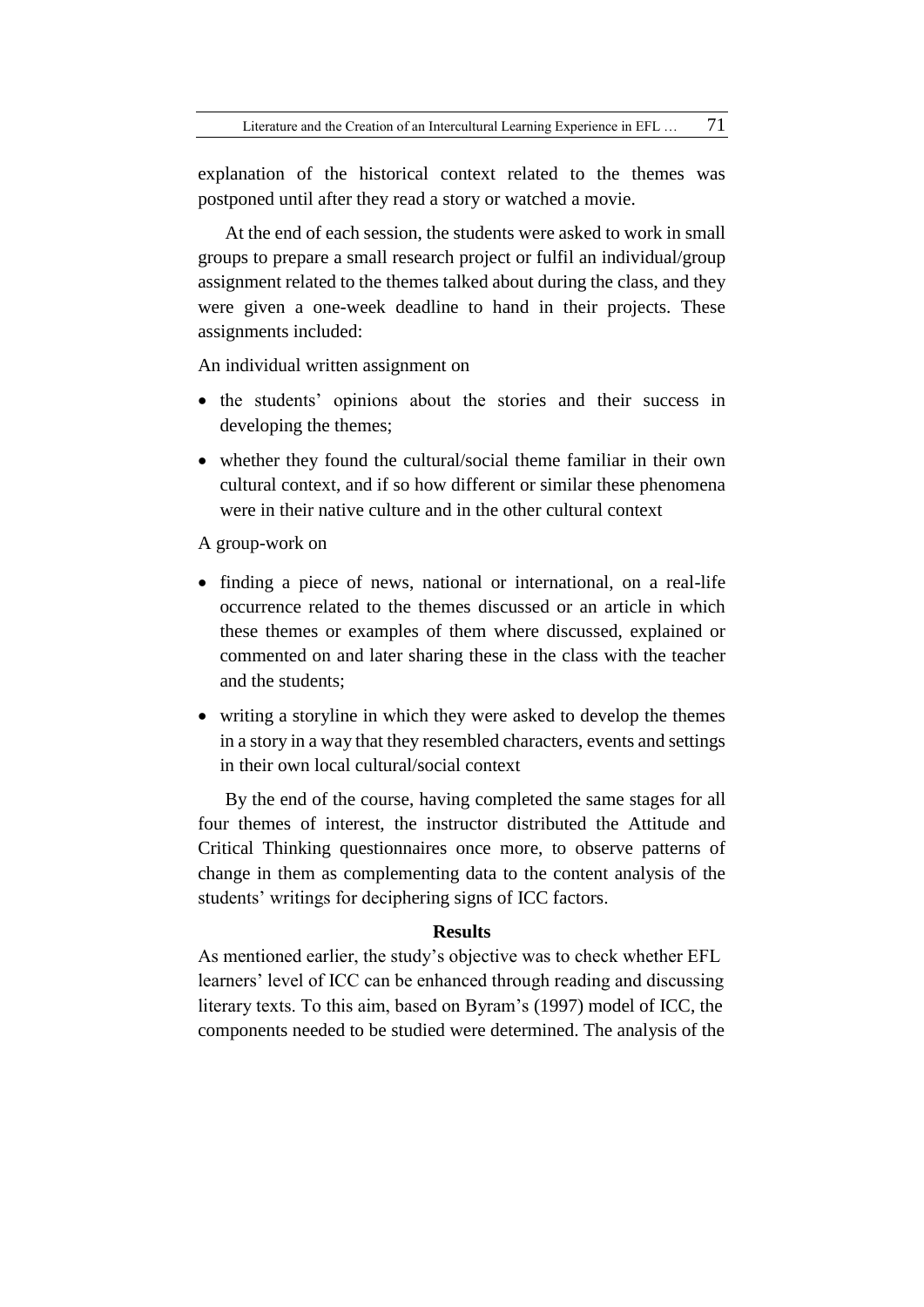obtained data was carried out in two phases: a quantitative analysis of ICC's *Attitude* questionnaire and Critical Thinking questionnaire *(Critical Cultural Awareness)*, and a qualitative examination of ICC's five components. Below is a detailed account of each:

## **Phase One: Quantitative Analysis**

A paired-samples t-test was run for the questionnaire in order to test the mean value of the sample distribution's level of *Attitude* at the commencement of the experiment and after the completion of it (table 1, Appendix 2).

The difference between the two mean scores, as indicated in table 2, was 0.128 and the t-value was 0.130. Since the Sig. (2-tailed) was higher than the critical value of 0.05, the statistical t-test proved that the difference between the two mean scores was not statistically significant. Therefore, the quantitative evaluation of the participants' responses on the ICC's *Attitude* questionnaire did not prove a statistically significant improvement in the attitudinal factor of their ICC as a result of the experimentation.

A paired-samples t-test was run for the Critical Thinking questionnaire in order to test the mean value of the sample distribution's level of *Critical Thinking* prior to the beginning of the experiment and after the completion of it. Table 4 (Appendix 2) displays the related descriptive statistics. The difference between the two mean scores on Critical Thinking questionnaire, as indicated by table 4, was -0.175 and the t-value was -0.129, and the difference between the two mean scores was not statistically significant. Therefore, the quantitative evaluation of the participants' responses on the CT questionnaire did not prove a statistically significant improvement in the critical thinking of the participants as a result of the experimentation.

# **Phase Two: Qualitative Analysis**

The assignments given to the students after reading the literary texts or watching the movies were all planned to trigger ICC tendencies in them, allowing the involvement of the consisting factors of Byram's model of ICC in responding to posed questions or completing the assigned tasks.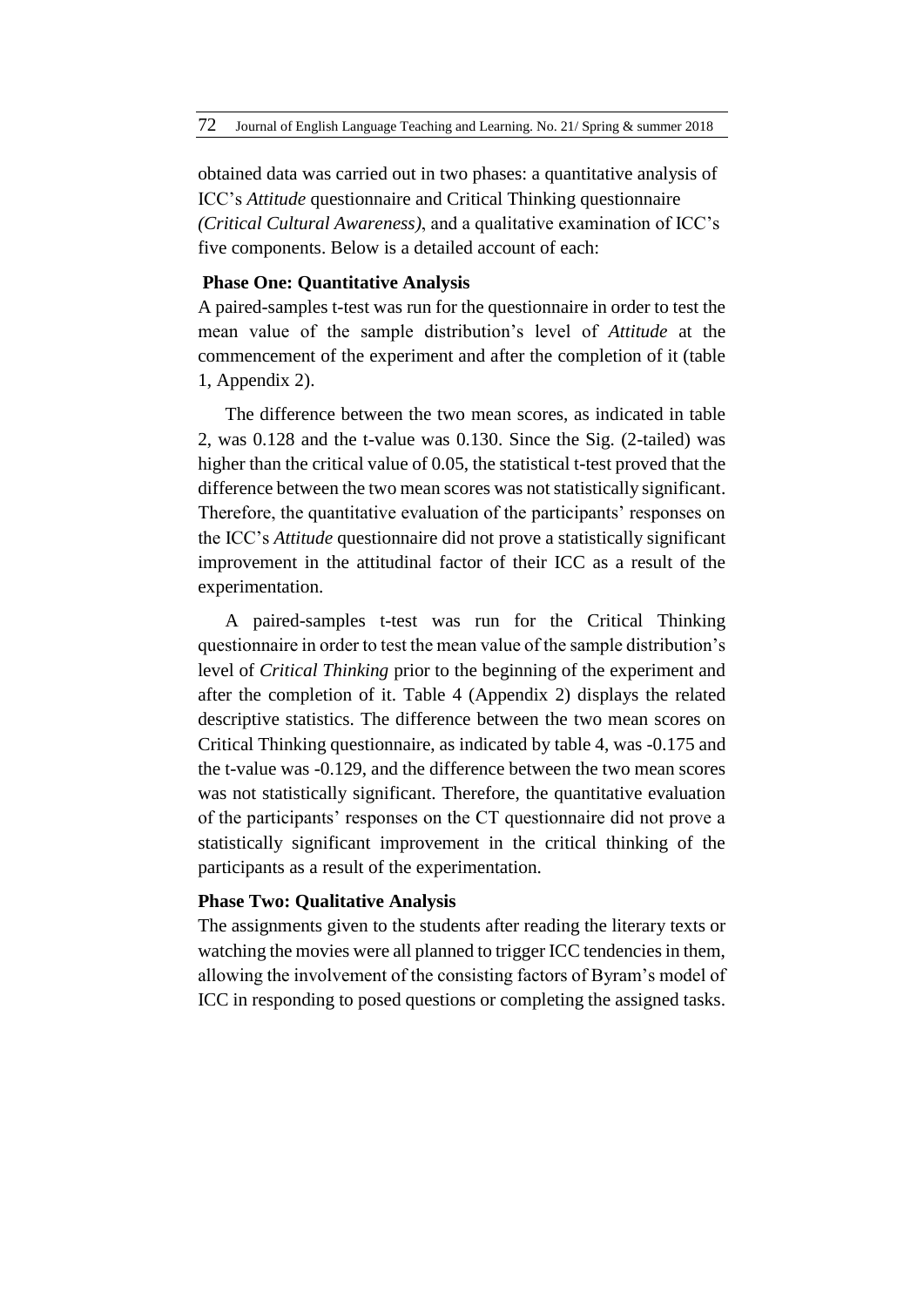Using a 'template organising style' (Crabtree and Miller, 1999), the researcher had predetermined categories of codes to look for in students' writing during the qualitative content analysis phase. Hence, five codes, each representing one of the involved factors in Byram's model of ICC were categorised: *Skills (savoir comprendre)*, *Knowledge (saviors)*, *Critical Cultural Awareness (savoir s'engager)*, *Attitudes (savoir etre)* and *Skills (savoir apprendre/faire)*.

For each of the four themes worked on during the course, the students read literary texts (short stories and poems), mainly English ones, but complemented also with a few examples of Persian literature, and watched movies dealing with the same themes. They were asked to express their ideas about the works and their success in picturing the studied theme in a written assignment, and whether there were any new or interesting points brought to their attention. In order to concentrate their attention on engaging each ICC factor, the students were asked to answer the following questions after the completion of readings and discussions on each theme (the questions were modified and reworded in order for them to target the stories or discussions on each theme):

**Question 1**: *Was there anything new or interesting the stories, movies or our talks brought to your attention about this theme?* 

This task was aimed at eliciting factors of *Attitude* and *Knowledge* and the below sample extracts from students' writings clearly shows the involvement of these ICC parameters:

## *Extract 1(Racism):*

*I've always wanted to know more about the movements in US that caused the abolishment. I've read some books but the materials that we went through in the class were all new to me and I really liked them; they prompted me to open my eyes more and look at things differently. And I also liked that aspect of looking through history and learning about the past….* 

*Extract 2 (Racism)*

*In fact, I didn't know much about racial segregation and discrimination before. Fortunately, this course gave me worthy*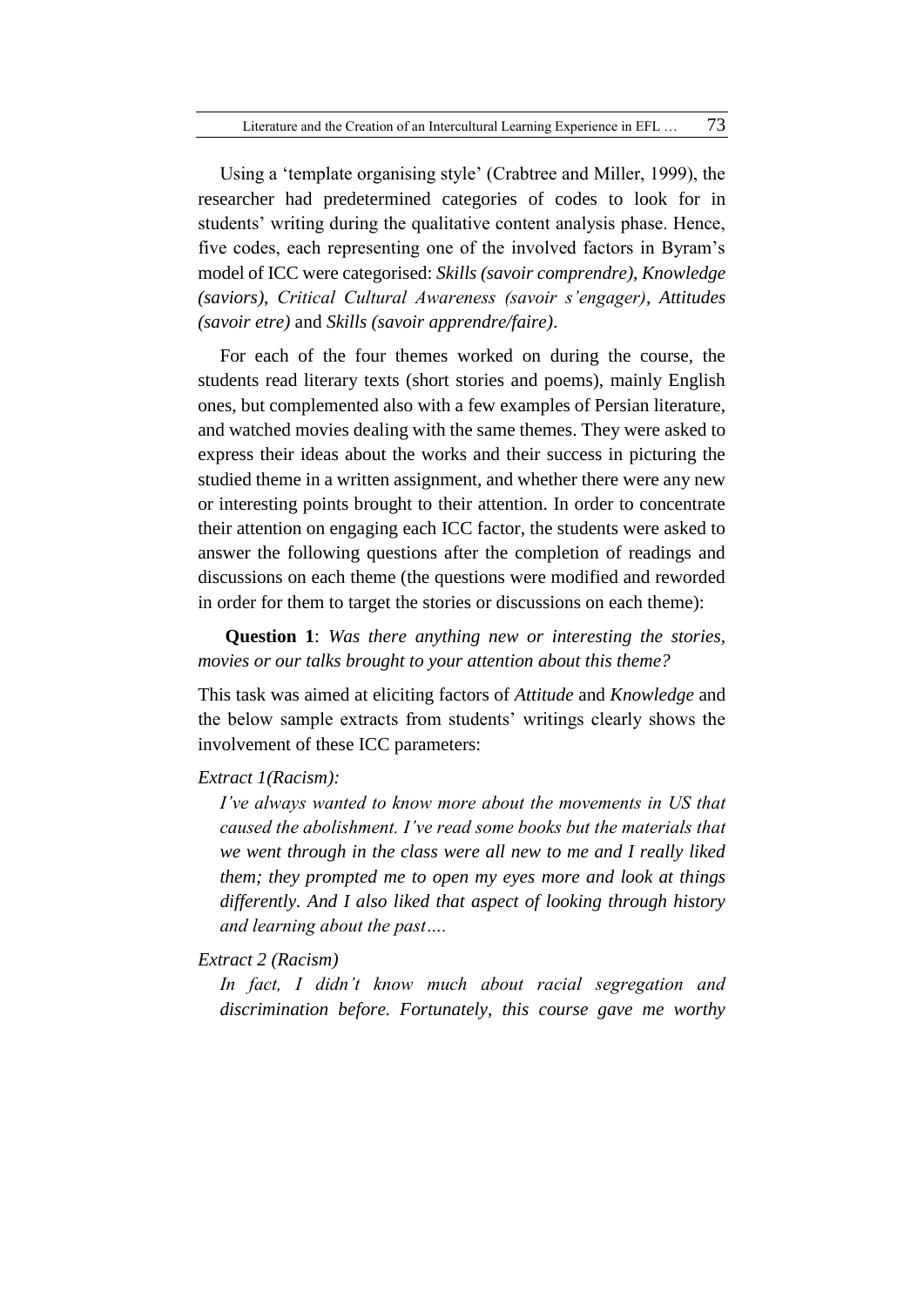*information on this matter. In the story Everything that Rises Must Converge, I learned that not only the white might have a discriminative view towards the black, but it is also possible vice versa. Something I discovered in both the story That Evening Sun Go Down and the movie The Colour Purple was the misery that a black woman suffered from: being misbehaved as a woman and abused as a black person. Apparently, black women were under much more pressure in comparison with black men.*

**Question 2**: *Which of the works (short story or movie) was more successful in portraying the issue vividly and in an influential way?*

This question had the objective of eliciting the *Savoir Comprendre*, *Savoire Apprendre/Faire* and *Critical Cultural Awareness*. Below are extracts showing the presence of these ICC factors in the students' writings:

*Extract 1 (Racism)*

*All of the works were somehow successful in expressing their own story with their focus on a different aspect of the matter, but the movie 12 Years a Slave was more influential because the plot was based on a real story and was narrated by a slave and showed all the ups and downs in a life of a slave in the 1850s. However, my favourite story was That Evening Sun because Faulkner's style of storytelling and writing really highlighted the theme in a touching way….*

*Extract 2 (Racism)*

*The selection of the stories and movies were complementary in the sense that each one portrayed a different side to racism, and that allowed us, as readers and viewers, to better understand and grasp the idea of racial discrimination. While the stories and poems brought our imagination to play, the movies visualised the problems and difficulties of racism to enlighten us about racism because we have never experienced it first-hand.* 

**Question 3**: *Based on the works we read, the movies we watched, our class discussions, and your own experience and judgement how do*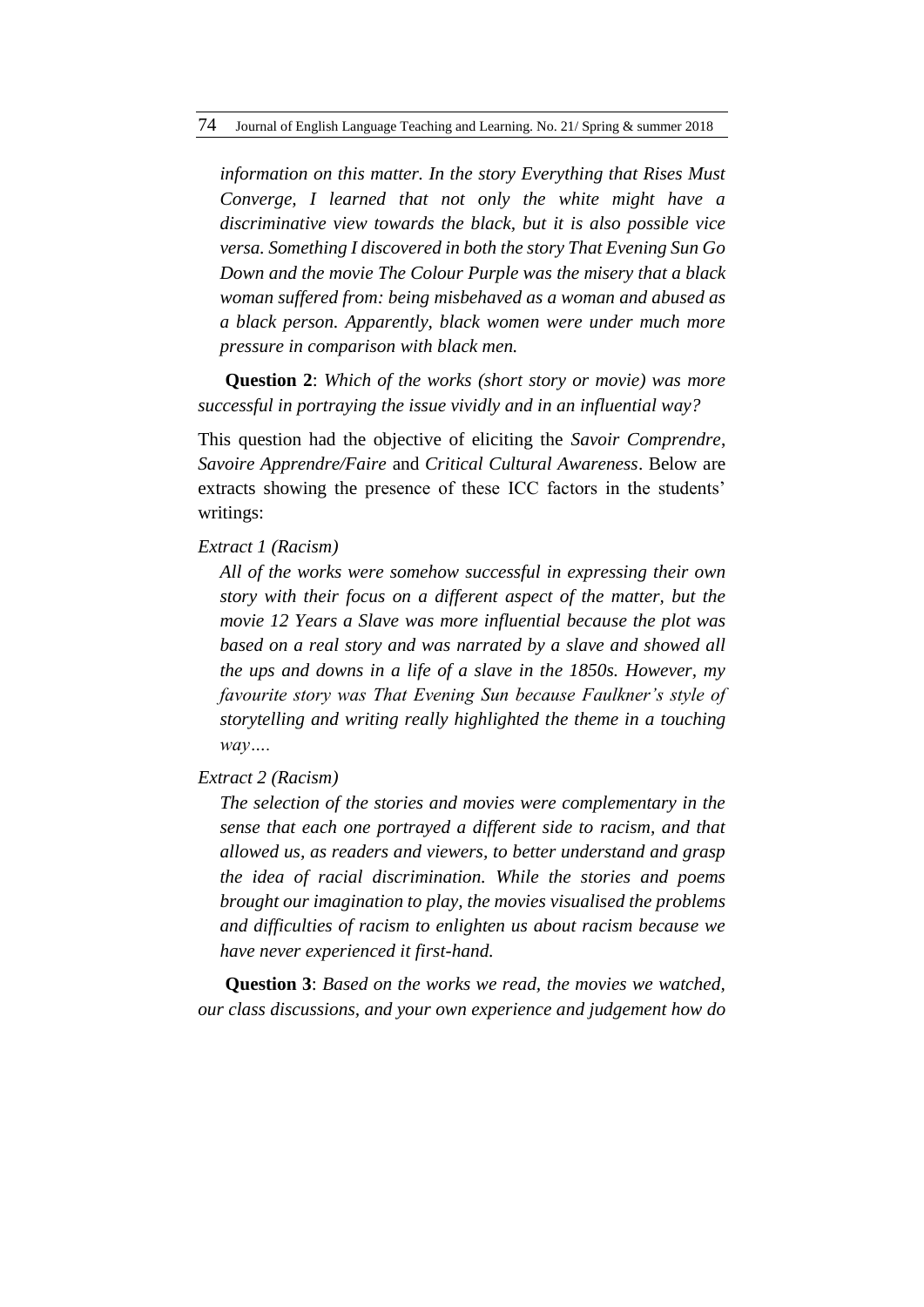*you evaluate the issue in our country and how global the problem is? What are the features of this issue in our local context and how comparable is it to the wider context of other countries?*

This question aimed at triggering *Critical Cultural Awareness, Attitude, Knowledge* and *Savoir Comprendre*. Here is an extracts from a students' writing notably reflecting the engagement of these ICC factors in her completion of this task:

## *Extract 1 (Gender Discrimination):*

*It is beyond doubt that unfortunately gender discrimination still exists all over the world, and Iran is no exception. The problem dates back to a too far past, therefore it takes a long time to be eliminated thoroughly. Women are discriminated against in different areas, most distinctively in the work place and family… Although it has been proved that women are able to be efficient and successful in many jobs that were believed had to be done only by men (since women were considered weaker than men), some people can't treat women equally because they don't believe in women's abilities…In our society like many others gender discrimination takes place and many women are ignorant that they are powerful human resources in society that can build the future shoulder to shoulder with men. For example, men are mostly requested for jobs rather than women and more opportunities are given to men. Although the problem is felt more in some parts of the world, like the developing countries, it is not limited to them and even developed countries suffer from it. Women are paid less than men and their employment prospects and career advancement are affected by these kinds of thoughts….* 

**Group-task 1**: The students were asked to look for pieces of news, research papers and articles, national or international, related to each theme discussed. While looking for relevant pieces and browsing through the existing documents, students activated the *Knowledge*, *Attitudes, Critical Cultural Awareness, Savoire Comprendre,* and *Savoir Apprendere/Faire*. All these ICC factors were engaged even deeper in the class discussions, during the groups sharing and exchanging their pieces, commenting and debating.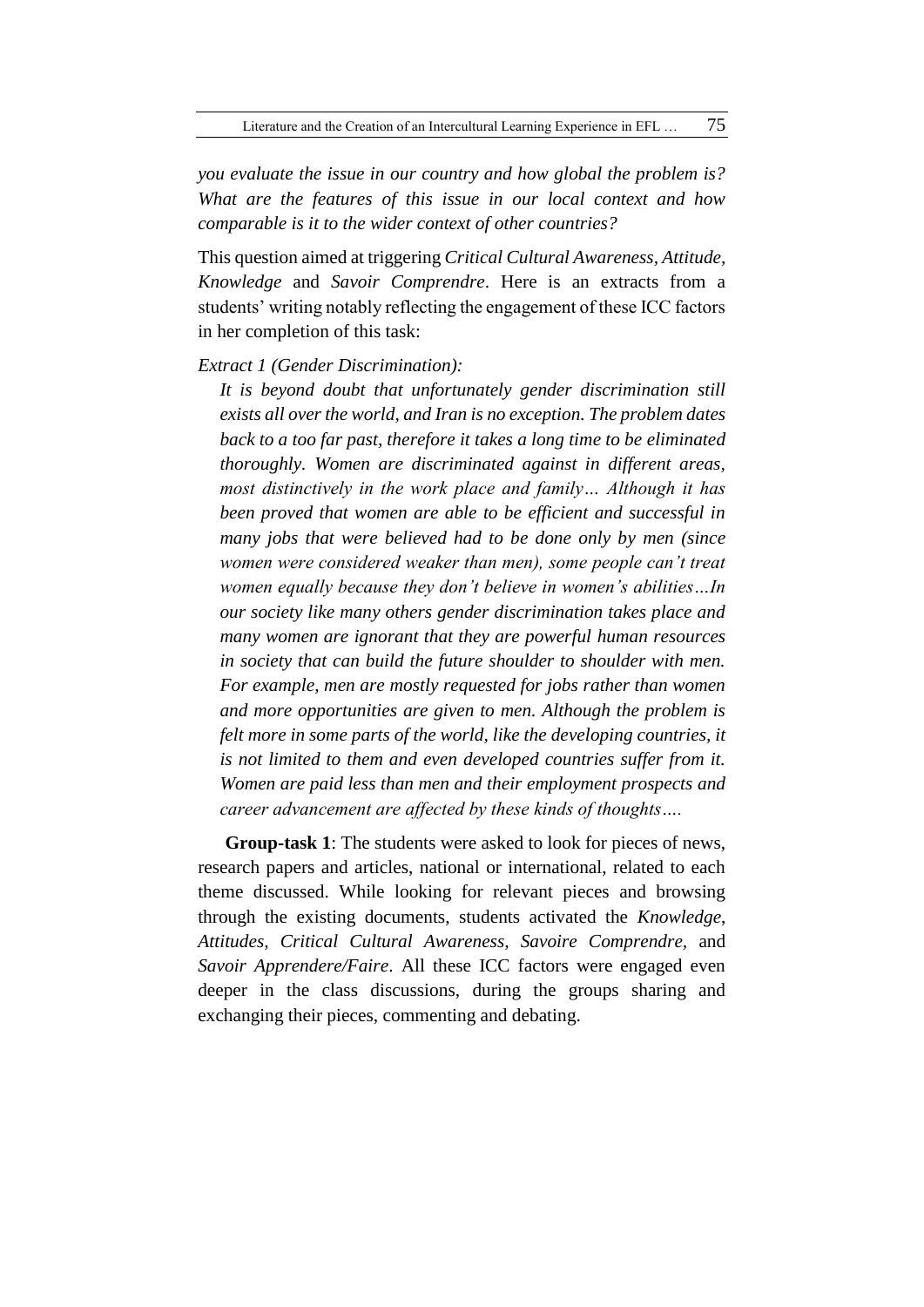**Group-task 2**: The storylines students wrote on themes engaged all the five ICC factors proposed in Byram's model. Below is shortened example of what one of the groups came up with:

*Lee Bo was a Chinese student majoring in Persian Literature at a university in Iran… One morning, Lee decided to go the barber's. The barber frowned as soon as he clapped eyes on Lee and told him that he was too busy at the time. As he was leaving the shop, the barber murmured a strange expression: "You Afghanis"! This was an expression Lee had heard many times before…He asked his roommate what it meant and was told that it simply means a person from Afghanistan…He was obsessed with a thought all night: "Why would one consider a nationality an insult?*

### **Discussion and Conclusion**

This study intended to examine the practicality of using literary texts in promoting ICC amongst language learners. To this aim, four major themes were selected as indicative of social and cultural issues, practices and ideologies. Related to each theme, short stories, English and Persian, were implemented in the syllabus as core materials, complemented by movies with adopted screenplays, and documentaries on the historical backgrounds and developments related to the themes. The students were asked to take part in a free exchange of ideas and perspectives, sharing beliefs and opinions on discussed matters, and the content of their written assignments was studied for signs of ICC involvement.

While the quantitative analysis of questionnaires testing their *savoirs* of *Attitudes* and *Critical Thinking* indicated no significant change as a result of the experiment, a qualitative examination of the students' writings revealed conspicuous engagement of the *savoirs* in fulfilling the assignments. The discrepancy in the QUAN and QUAL findings can easily be justified with regard to the kind of information they intended to obtain. The questionnaires sought changes in the traits in a broader, more general scope. It showed individuals' overall tendencies and orientations both in their *Attitude* and their critical thinking patterns. The former is most of the times a deeply rooted trait,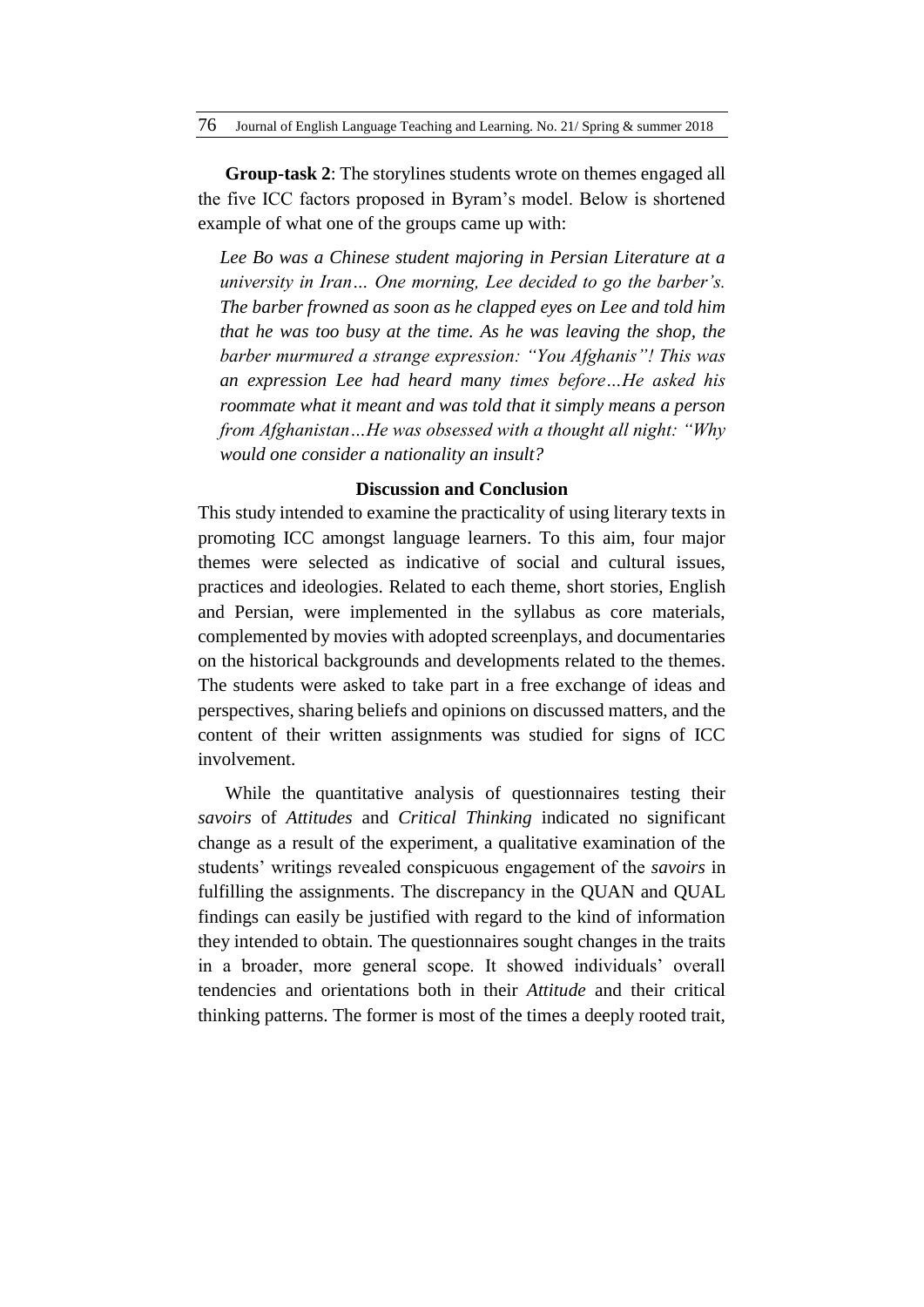acquired or learned from early stages of personal development in the contexts of family, education, society etc. That is why many scholars view the inevitable process of socialisation as marked with implicit and explicit transmission of cultural thought and viewpoints (Guilherme, 2002; Sercu, 2005). This acquisition of cultural notions and patterns is in most cases unconscious and it is therefore evident that any sort of conscious observation, modification and alteration of them requires time far more than the limited time span in which this experiment was conducted. On the other hand, critical thinking is also a technique of analysis, reasoning and assessment which develops gradually and with conscious attention and practice (Bowell and Kemp, 2002; ). That is why general thinking patterns and logical reasoning and view of individuals is highly unlikely to undergo radical changes through their limited indirect experience of activities inviting critical thinking on their part, such as the case in our experiment.

In the case of the written assignments, however, the researcher was interested in the observation of ICC involvement of a more immediate nature; the primary intention in assigning students to complete those very particular tasks was not based on the unrealistic drive to fundamentally change their intercultural orientations, or to enhance the general ICC parameters in them in the limited scope of time allotted to this study. Each writing task was designed to address some or all consisting parameters in Byram's model of ICC, completing which triggered the working of each ICC factor, requiring the students to engage in the task tapping ICC components and practicing their activation.

## **Conclusions and Implications**

As viewed from the perspective of researchers interested in the marriage of language and culture teaching, the focus of culture pedagogies in language teaching contexts needs to be broadened to concentrate on global aspects of culture and intercultural experiences and beliefs, rather than on a target or national culture in isolation (Risager, 2011). Literature, with its universal themes and wideembracing content provides an optimal plethora of options for incorporating culture alongside the linguistic dimension of language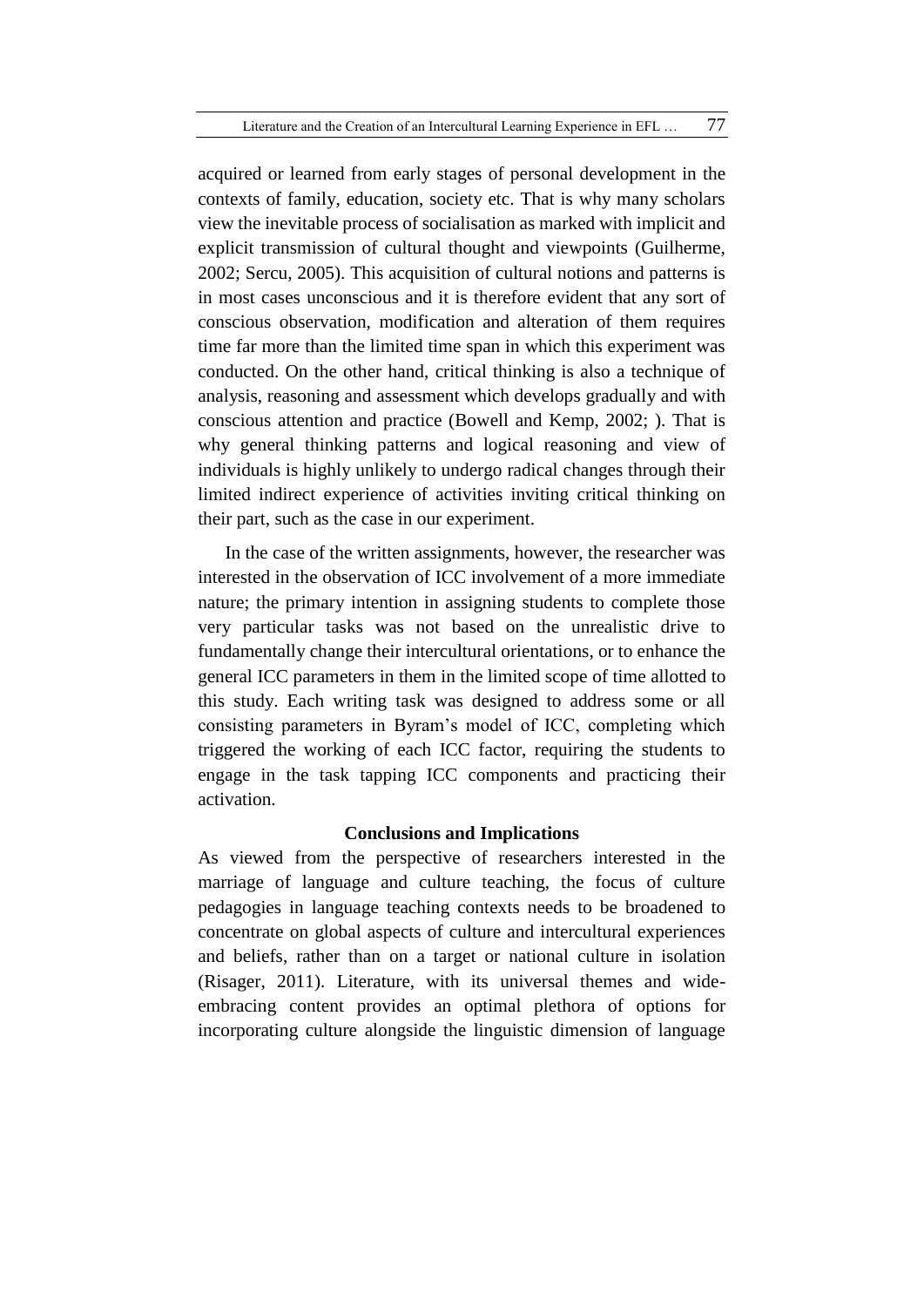teaching. Reading the literary texts in the classrooms and the discussions of the student on them paved the way for promotion of *Attitudes*, *Savoir Comprendre*, and *Savoire Apprendre/Faire.*  Moreover, the background information on the historical, cultural and social movements and contexts of the themes equipped the participants with an in-depth understanding of the formation and development of the cultural themes of interest to the study, thus, enhancing the *Knowledge* factor in their ICC repertoire. Furthermore, the inclusion of Persian as well as English materials (stories, poems, movies and articles) enabled students to have a comparative look at the cultural matters, comparing the features, inherent qualities and explicit manifestations of cultural practices and products of their national and the other culture. This critical outlook on the discussed issues required the students to engage all factors of ICC, as they needed openness and inquisitiveness in approaching cultural phenomena, effort in deciphering underlying meanings and origins, knowledge of the social and historical contexts which yield them, critical cultural awareness about the forces behind cultural beliefs, attitudes and practices and willingness to decentralise national cultural beliefs and ideas in favour of a more relative perspective of issues.

Although the application of literature might not cause instantaneous changes in individuals' patterns and orientations of thought and behaviour with regard to cultural matters, its vast potentials can offer multiple dimensions to work with in any pedagogy tackling with cultural matters. While this study was an observation of literature's effectiveness in propelling intercultural understanding and insight in foreign language teaching classrooms, the use of literary texts with the same objective should by no means be restricted to such contexts, only. Any educational context aiming at bringing about personal growth and enrichment, and preparing individuals for participation in today's increasingly global and multicultural interactions can make use of the invaluable potency within literature, on the condition that appropriate tasks and lesson plans are devised and carefully implemented.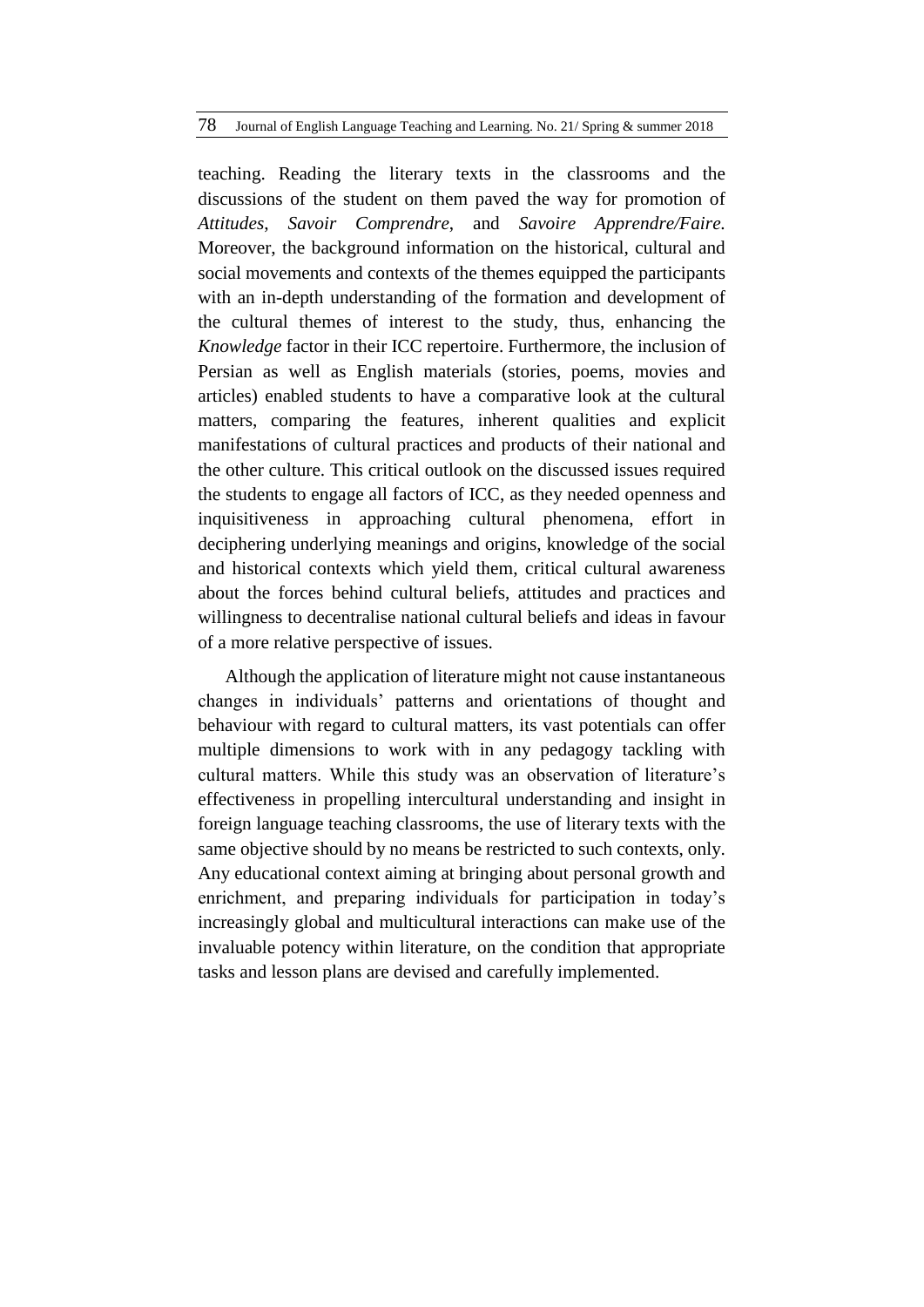#### **References**

- Aguilar, M.J. (2008). Dealing with Intercultural Communicative Competence in the Foreign Language Classroom. In *Intercultural Language Use and Language Learning,* edited by Alcon Soler, E. and Sanfont Jorda, M. P. Springer Science.
- Belz, J. A. (2009). Intercultural Questioning, Discovery and Tension in Internet-mediated Language Learning Partnership. *Language and Interculturl Communication*. *5(1)*: 3-39.
- Bowel, T. and Kemp, G. (2002). *Critical Thinking*. New York: Routledge.
- Bredella, L. and Delanoy, W. (eds.). (1996). *Challenges of Literary Texts in the Foreign Language Classroom.* Tubingen: Narr.
- Byram, M. (1991). Teaching Culture and Language: Towards an Integrated Model. In *Mediating Languages and Cultures,* edited by Dieter, B. and Byram, M, 17-32. Clevedon: Multilingul Matters.
- Byram, M. (1994). *Teaching-and-Learning Language-and-Culture*. Clevedon: Multilingual Matters.
- Byram, M. (1997). *Teaching and Assessing Intercultural Communicative Competence*. Clevedon: Multilingual Matters.
- Byram, M. (2008). *From Foreign Language Education to Education for Intercultural Citizenship: Essays and Reflections*. Clevedon: Multilingual Matters.
- Byram, M. and Morgan, C. (1994). *Teaching-and-Learning Language-and-Culture*. Clevedon: Multilingual Matters.
- Corbett, J. (2003). *An Intercultural Approach to English Language Teaching*. Clevedon: Multilingual Matters.
- Crabtree, B.F. and Miller, W. L. (1999). Using Codes and Code Manuals. In *Doing Qualitative Research,* B. F. Crabtree and W. L. Miller (eds.). London: Sage.
- Desai, L. (1997). Feflections on Cultural Diversity in Literature and in the Classroom. In *Reading Across Cultures: Teaching Literature in a Diverse Society,* Rogers, T. and Soter, A. (eds.). New York: Teachers College, Colombia University.
- Ghanem, C. (2015). Teaching in the Foreign Language Classroom: How Being a Native or Non-Native Speaker of German Influences Culture Teaching. *Language Teaching Research*. *19(2)*: 169-186.
- Guilherme, M. (2002). *Critical Citizens for an Intercultural World: Foreign Language Education as Cultural Politics*. Clevedon: Multilingual Matters. Holliday, A.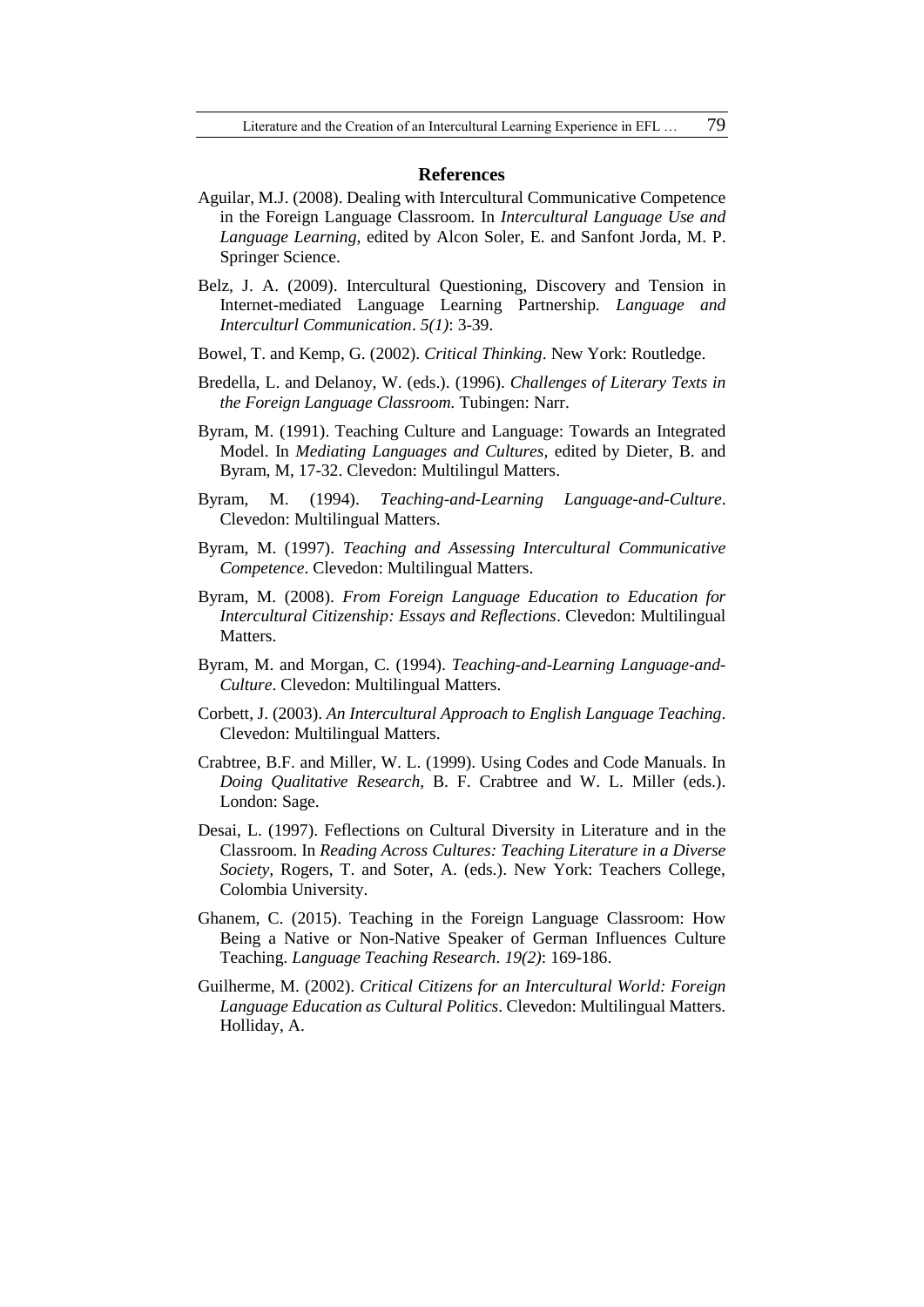- Hyde, M. and Kullman, J. (2010). *Intercultural Communication: An Advanced Resource Book for Students*. London: Routledge.
- Honey, P. (2000). Critical Thinking Questionnaire. Retrieved in October 2014 from: [http://www.peterhoney.com.](http://www.peterhoney.com/)
- Jacobs, G. M. and Farrell, T. S. C. (2003). Understanding and Implementing the CLT (Communicative Language Teaching) Paradigm. *RELC Journal*. *34(5)*: 5-30.
- Kohlberg, L. (1981). *The Philosophy of Moral Development*. New York: Harper & Row.
- Kramsch, C. (1998). *Language and Culture*. Oxford: Oxford University Press.
- Levine, D. R. and Adelman, M. B. (1982). *Beyond Language: Intercultural Communication for English as a Second Language*. New Jersey: Prentice Hall.
- Liddicoat, A. J. and Scarino, A. (2013). *Intercultural Language Teaching and Learning*. West Sussex: Wiley-Blackwell.
- Melde, W. (1987). Zur Integration von Landeskunde und Kommunikation im Fremdsprachenunterricht. In *Teaching and Assesing Intercultural Communicative Competence* by Byram, M. Clevedon: Multilingual Matters.
- Mertins, J. and Baus, R. (2010). A Stages of Change Approach to Second Language Learning and Intercultural Willingness to Communicate. *Journal of Intercultural Communication Research*. *39(1)*: 13-28.
- Piller, I. (2012). Intercultural Communication: An Overview. In *The Handbook of Intercultural Discourse and Communication*, edited by Paulston, C. B., Kiesling, S. F. and Rangel, E. S. West Sussex: Blackwell Publishing.
- Risager, K. (2011). The Cultural Dimensions of Language Teaching and Learning. *Language Teaching 44(4)*: 485-499.
- Saxena, M. and Omoniyi, T. (2010). *Contending with Globalization in World Englishes*. Clevedon: Multilingual Matters.
- Secru, L. (2005). Teaching Foreign Languages in an Intercultural World. In *Foreign Language Teachers and Intercultural Competence*, edited by Secru, L. Clevedon: Multilingual Matters.
- Utley, D. (2004). *Intercultural Resource Pack: Intercultural Communication Resources for Language Teachers*. Cambridge: Cambridge University Press.
- Woolfolk, A. E., Winne, P. H., and Perry, N. E. (2003). *Educational Psychology*. Toronto: Pearson Education Canada Inc.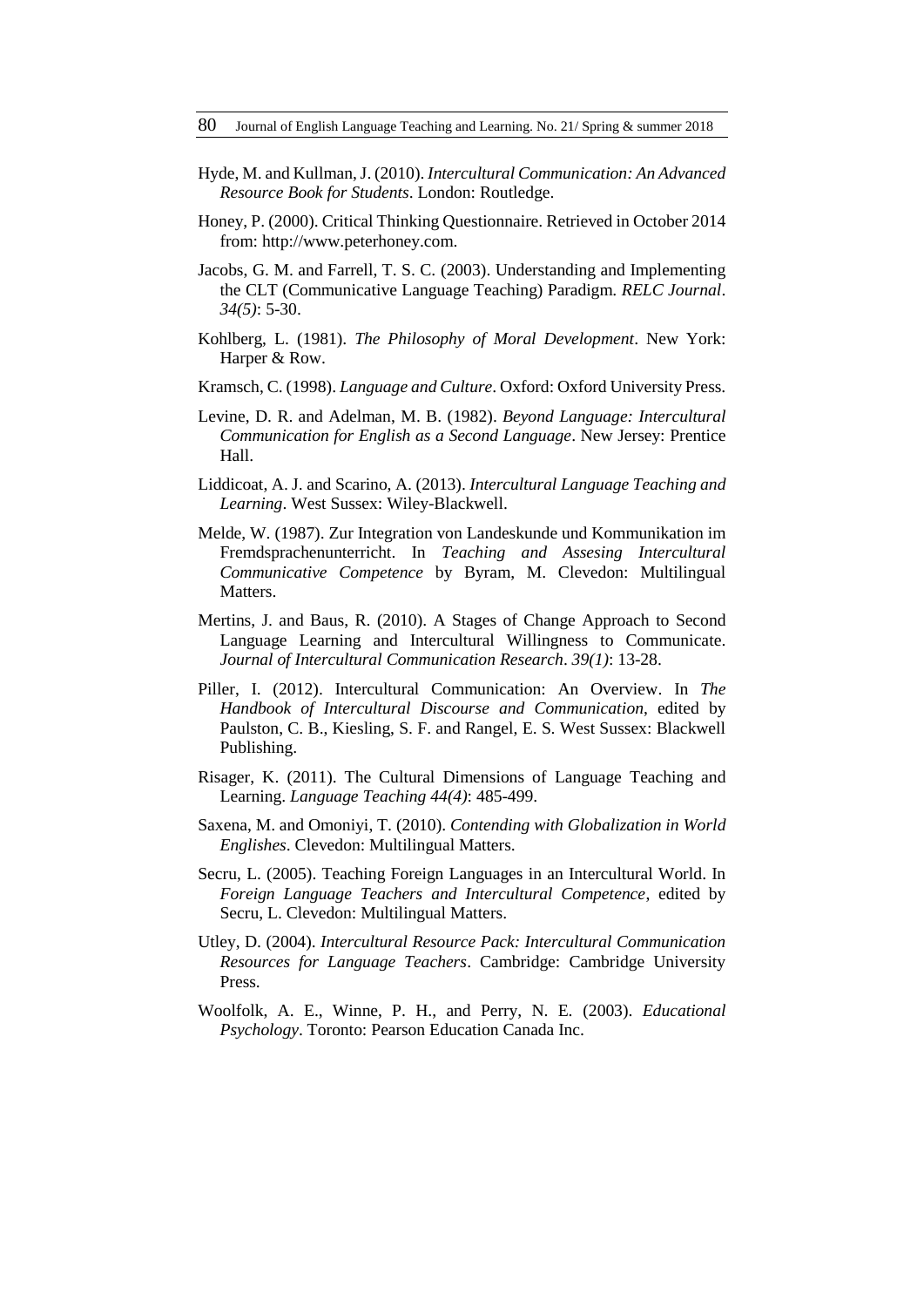#### **Appendix 1:**

Below is the list of the literary texts and movies worked on in sessions related to each theme:

*Racial Discrimination*

- Dreams by Langston Hughes (poem)
- Dreams Deffered by Langston Hughes (poem)
- Justice by Langston Hughes (poem)
- I, Too Sing America by Langston Hughes (poem)
- Incident by Countee Cullin (poem)
- Everything that Rises Must Converge by Flannery O'Connor (short story)
- That Evening Sun by William Faulkner (short story)
- The Colour Purple directed by Steven Spielberg (movie)
- 12 Years a Slave directed by Steve McQueen (movie)

#### *Gender Roles*

- The Story of an Hour by Kate Chopin (short story)
- Boys and Girls by Alice Munro (short story)
- The Story of a Man Who Never Returned by Simin Daneshvar ( مردی داستان (که برنگشت
- *The Portrait of a Lady* directed by Jane Campion (movie)
- Sara by Dariush Mehrjooyi (movie)

## *Social Inequality*

- The Chimney Sweeper by William Blake (poem)
- The Garden Party by Katherine Mansfield (short story)
- The Necklace by Guy de Maupassant (translated from French to English, Edited by Brander Mathews, 1907)
- The Lease by Bozorg Alavi (اجاره خانه)
- Oliver Twist directed by Roman Polanski (movie)

## *Ethnic Minorities*

- Ten Indians by Ernest Hemingway (short story)
- Lullaby by Leslie Marmon Silko (short story)
- The Management of Grief by Bharati Mukherjee (short story)